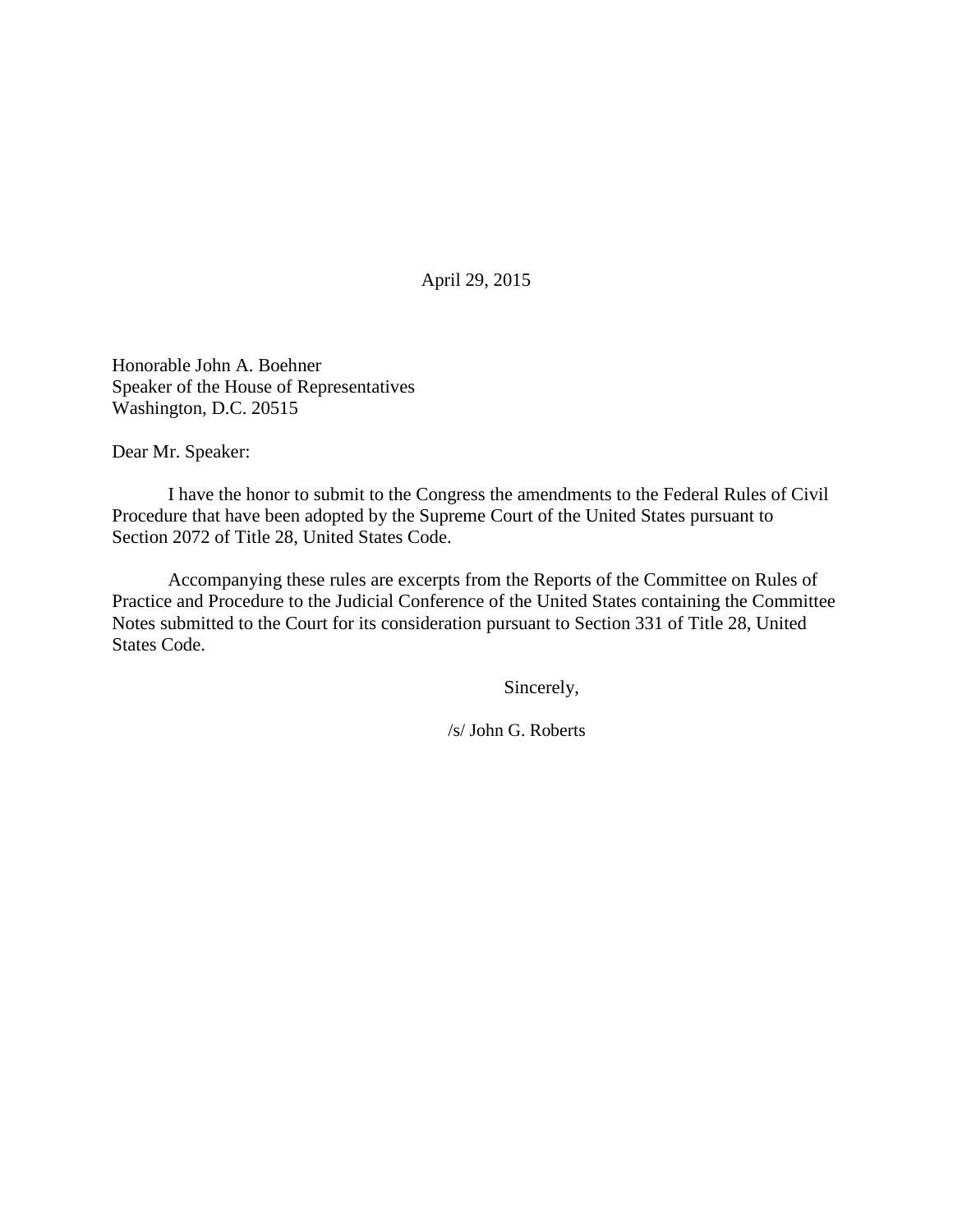April 29, 2015

Honorable Joseph R. Biden, Jr. President, United States Senate Washington, D.C. 20510

Dear Mr. President:

 I have the honor to submit to the Congress the amendments to the Federal Rules of Civil Procedure that have been adopted by the Supreme Court of the United States pursuant to Section 2072 of Title 28, United States Code.

Accompanying these rules are excerpts from the Reports of the Committee on Rules of Practice and Procedure to the Judicial Conference of the United States containing the Committee Notes submitted to the Court for its consideration pursuant to Section 331 of Title 28, United States Code.

Sincerely,

/s/ John G. Roberts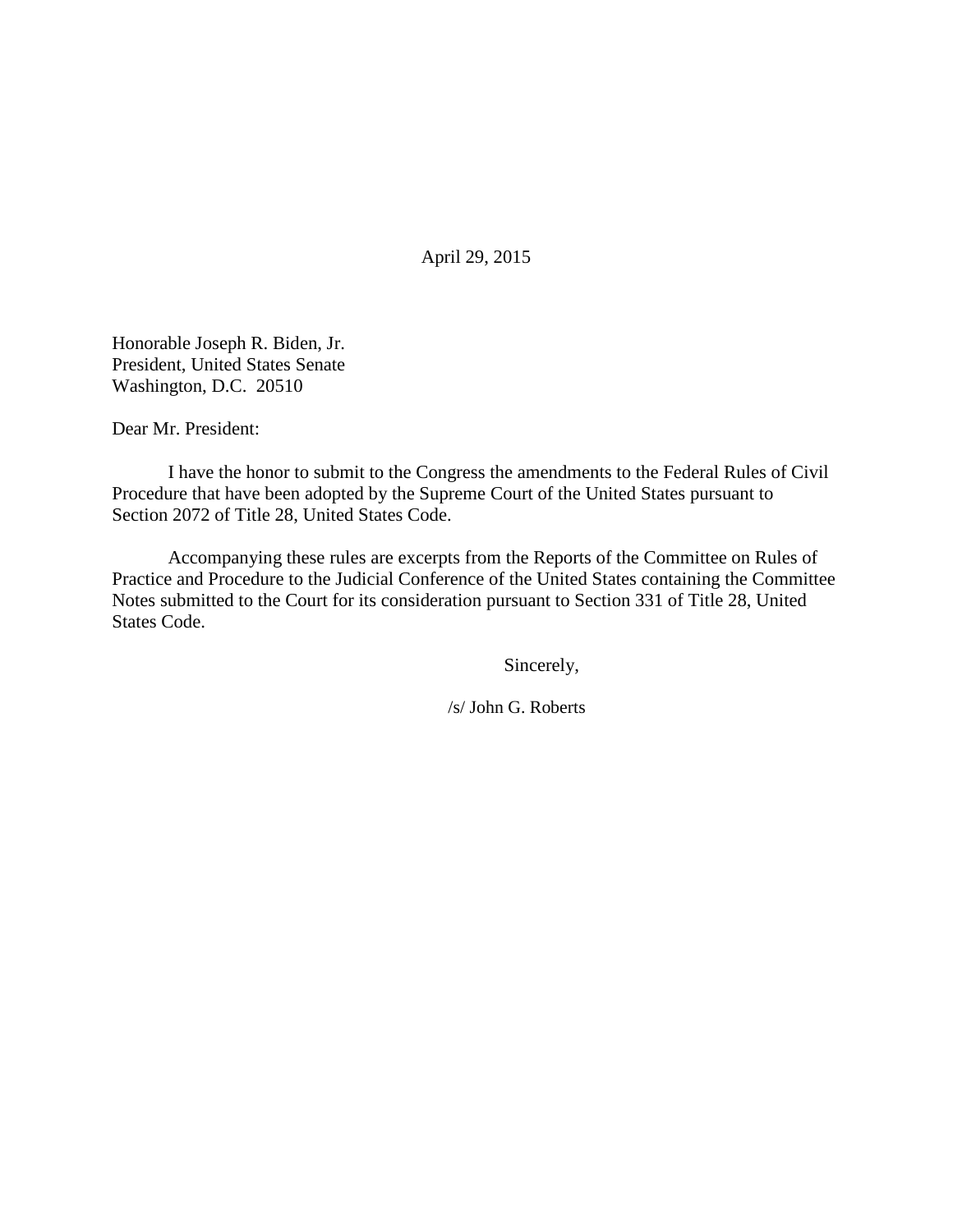April 29, 2015

# SUPREME COURT OF THE UNITED STATES

## ORDERED:

1. That the Federal Rules of Civil Procedure be, and they hereby are, amended by including therein amendments to Civil Rules 1, 4, 16, 26, 30, 31, 33, 34, 37, 55, and 84, and the Appendix of Forms.

[See  $\text{infra.}$ , pp.  $\_\_\_\_\_\_\_\$ .]

 2. That the foregoing amendments to the Federal Rules of Civil Procedure shall take effect on December 1, 2015, and shall govern in all proceedings in civil cases thereafter commenced and, insofar as just and practicable, all proceedings then pending.

 3. That THE CHIEF JUSTICE be, and hereby is, authorized to transmit to the Congress the foregoing amendments to the Federal Rules of Civil Procedure in accordance with the provisions of Section 2072 of Title 28, United States Code.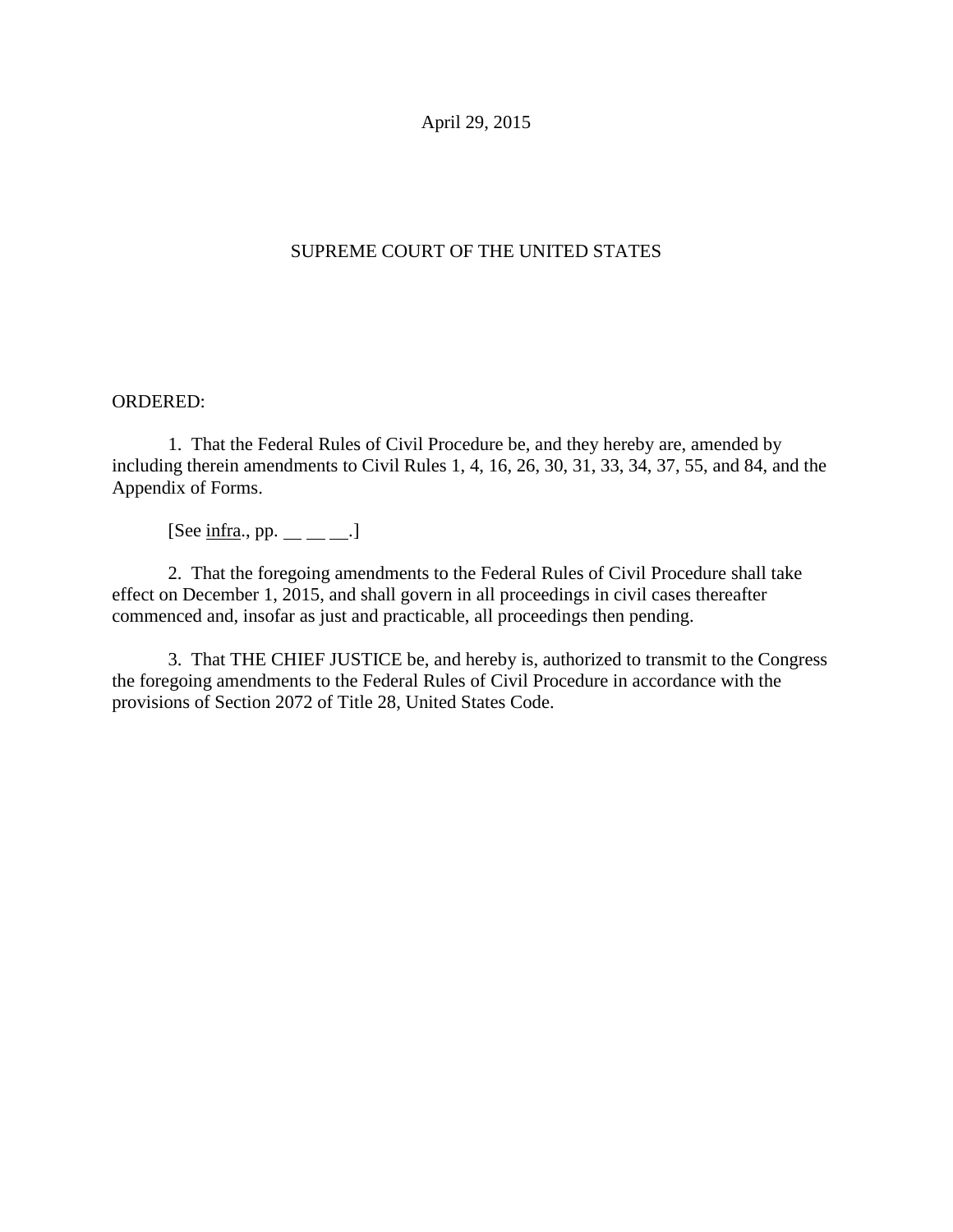## **PROPOSED AMENDMENTS TO THE FEDERAL RULES OF CIVIL PROCEDURE**

## **Rule 1. Scope and Purpose**

 These rules govern the procedure in all civil actions and proceedings in the United States district courts, except as stated in Rule 81. They should be construed, administered, and employed by the court and the parties to secure the just, speedy, and inexpensive determination of every action and proceeding.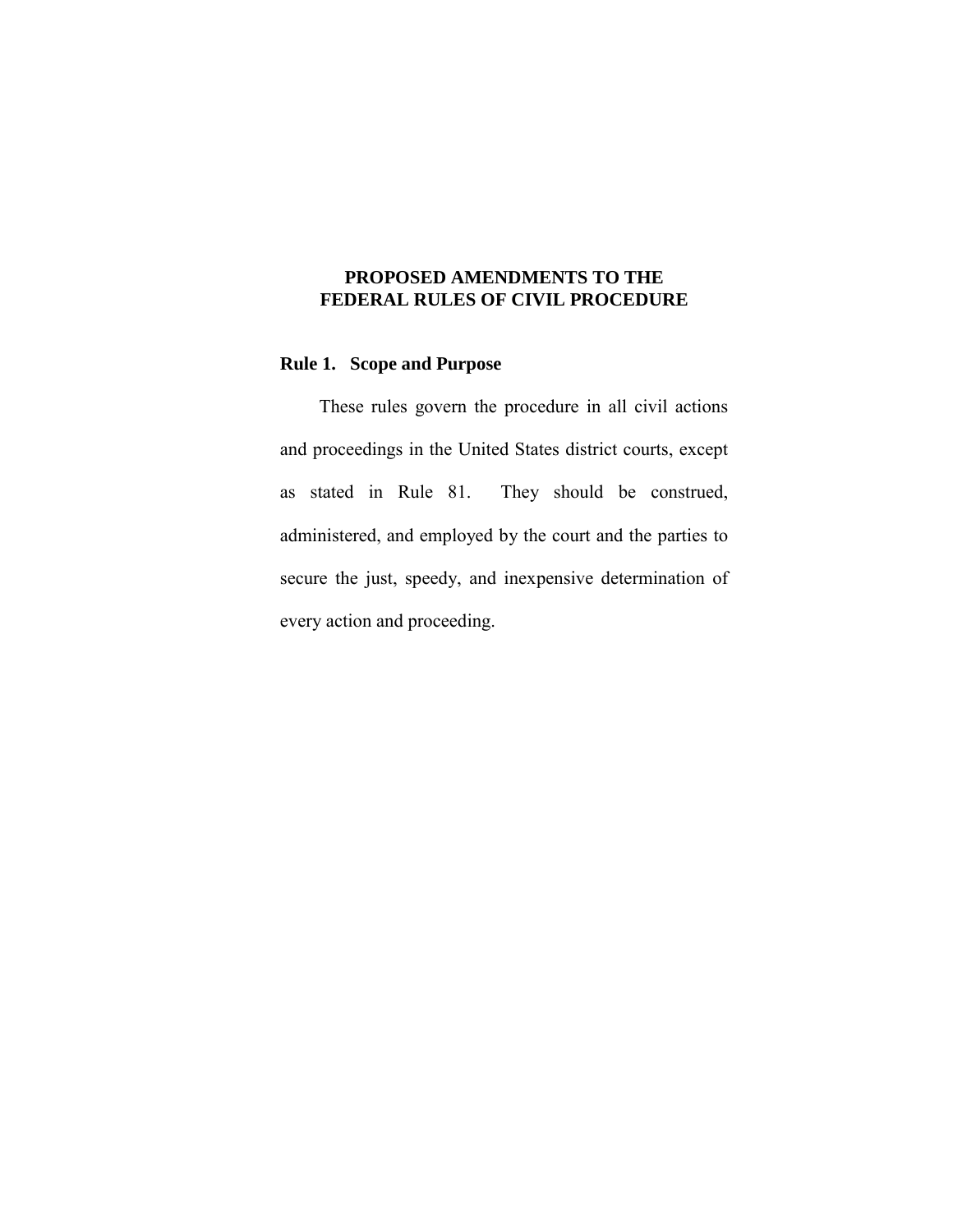## **Rule 4. Summons**

\* \* \* \* \*

- **(d) Waiving Service.** 
	- **(1)** *Requesting a Waiver.* An individual, corporation, or association that is subject to service under Rule  $4(e)$ , (f), or (h) has a duty to avoid unnecessary expenses of serving the summons. The plaintiff may notify such a defendant that an action has been commenced and request that the defendant waive service of a summons. The notice and request must:

\* \* \* \* \*

 **(C)** be accompanied by a copy of the complaint, 2 copies of the waiver form appended to this Rule 4, and a prepaid means for returning the form;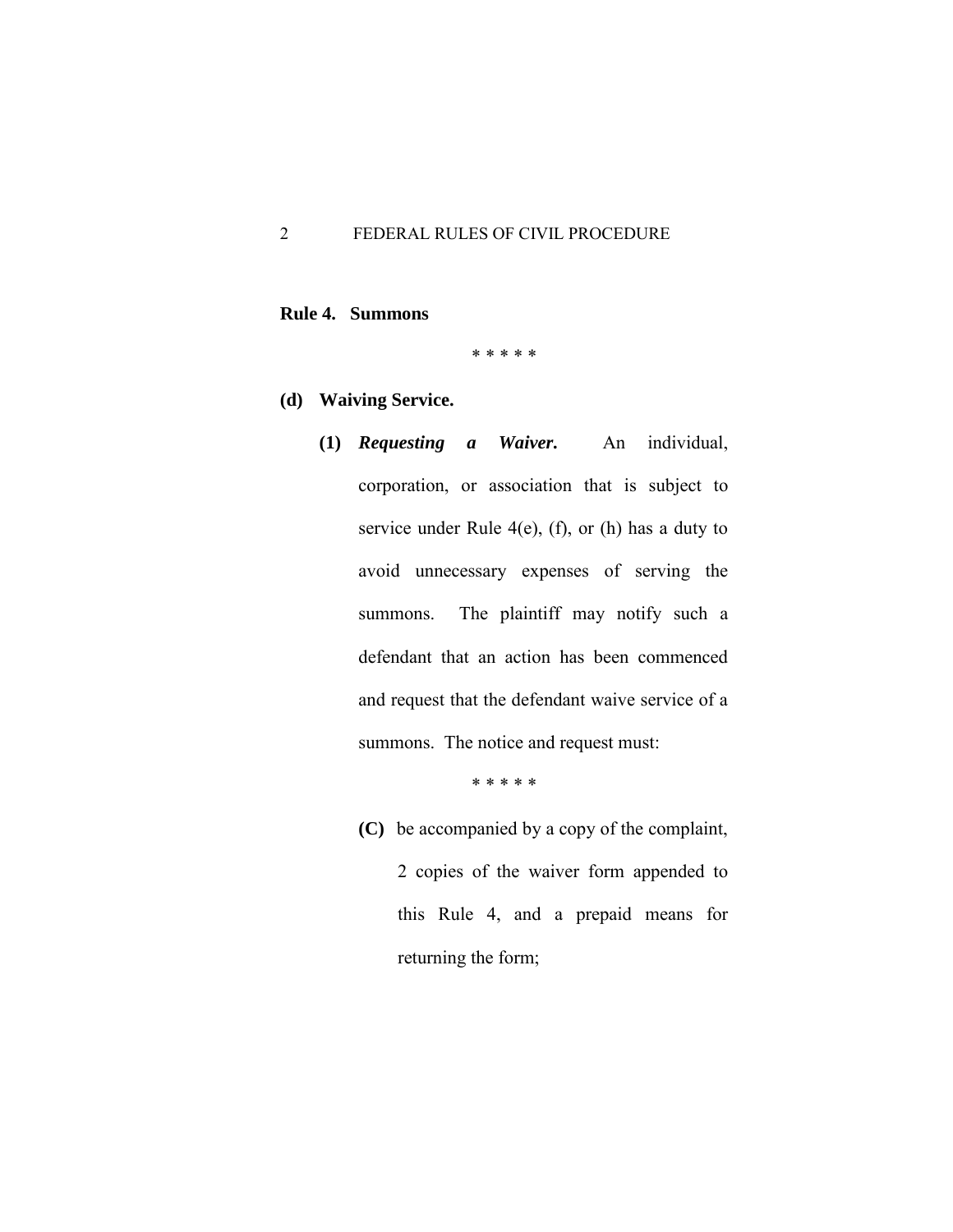**(D)** inform the defendant, using the form appended to this Rule 4, of the consequences of waiving and not waiving service;

\* \* \* \* \*

**(m) Time Limit for Service.** If a defendant is not served within 90 days after the complaint is filed, the court — on motion or on its own after notice to the plaintiff — must dismiss the action without prejudice against that defendant or order that service be made within a specified time. But if the plaintiff shows good cause for the failure, the court must extend the time for service for an appropriate period. This subdivision (m) does not apply to service in a foreign country under Rule  $4(f)$  or  $4(j)(1)$  or to service of a notice under Rule 71.1(d)(3)(A).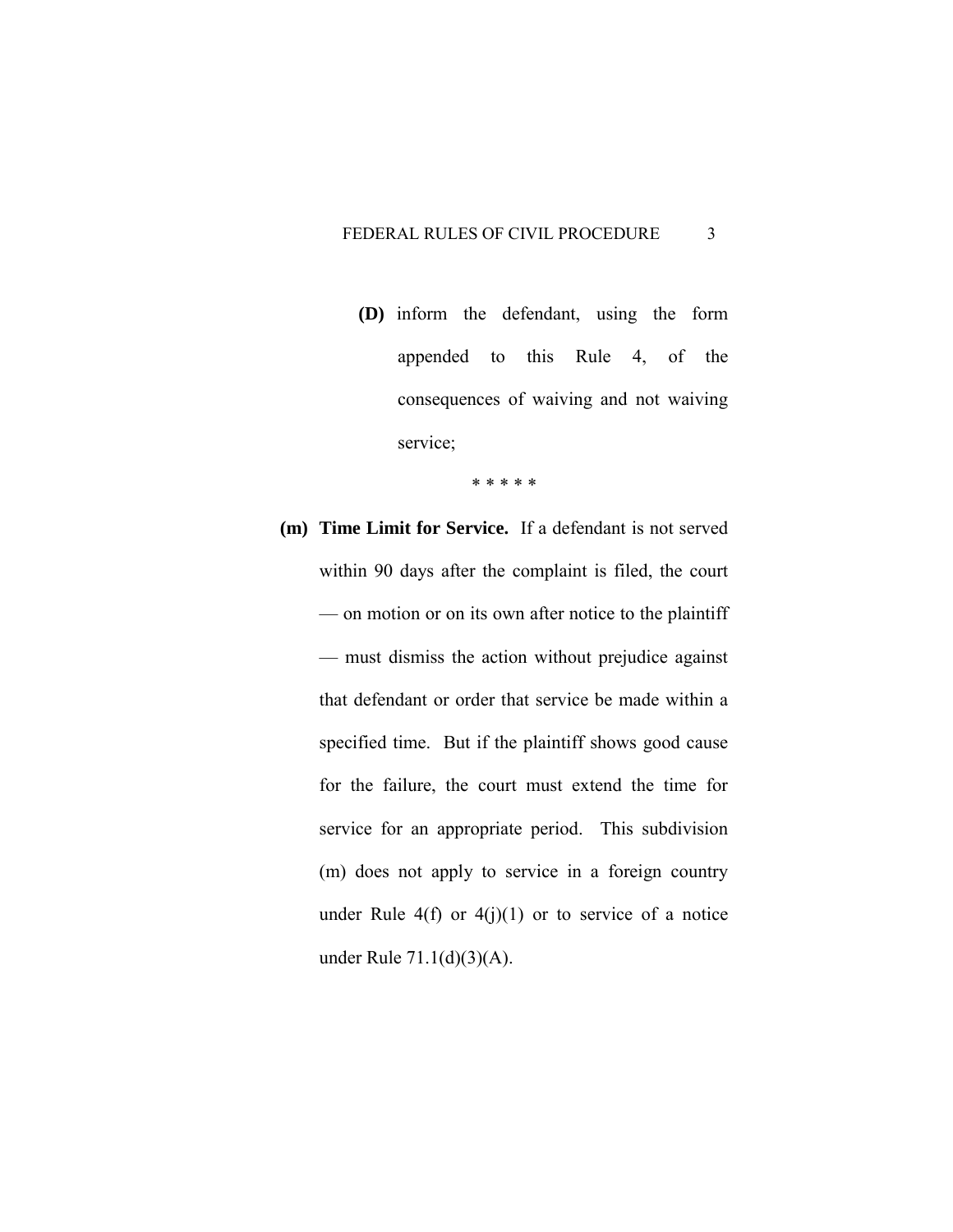\* \* \* \* \*

### **Rule 4 Notice of a Lawsuit and Request to Waive Service of Summons.**

(Caption)

To (*name the defendant or — if the defendant is a corporation, partnership, or association — name an officer or agent authorized to receive service*):

#### **Why are you getting this?**

 A lawsuit has been filed against you, or the entity you represent, in this court under the number shown above. A copy of the complaint is attached.

 This is not a summons, or an official notice from the court. It is a request that, to avoid expenses, you waive formal service of a summons by signing and returning the enclosed waiver. To avoid these expenses, you must return the signed waiver within (*give at least 30 days or at least 60 days if the defendant is outside any judicial district of the United States*) from the date shown below, which is the date this notice was sent. Two copies of the waiver form are enclosed, along with a stamped, self-addressed envelope or other prepaid means for returning one copy. You may keep the other copy.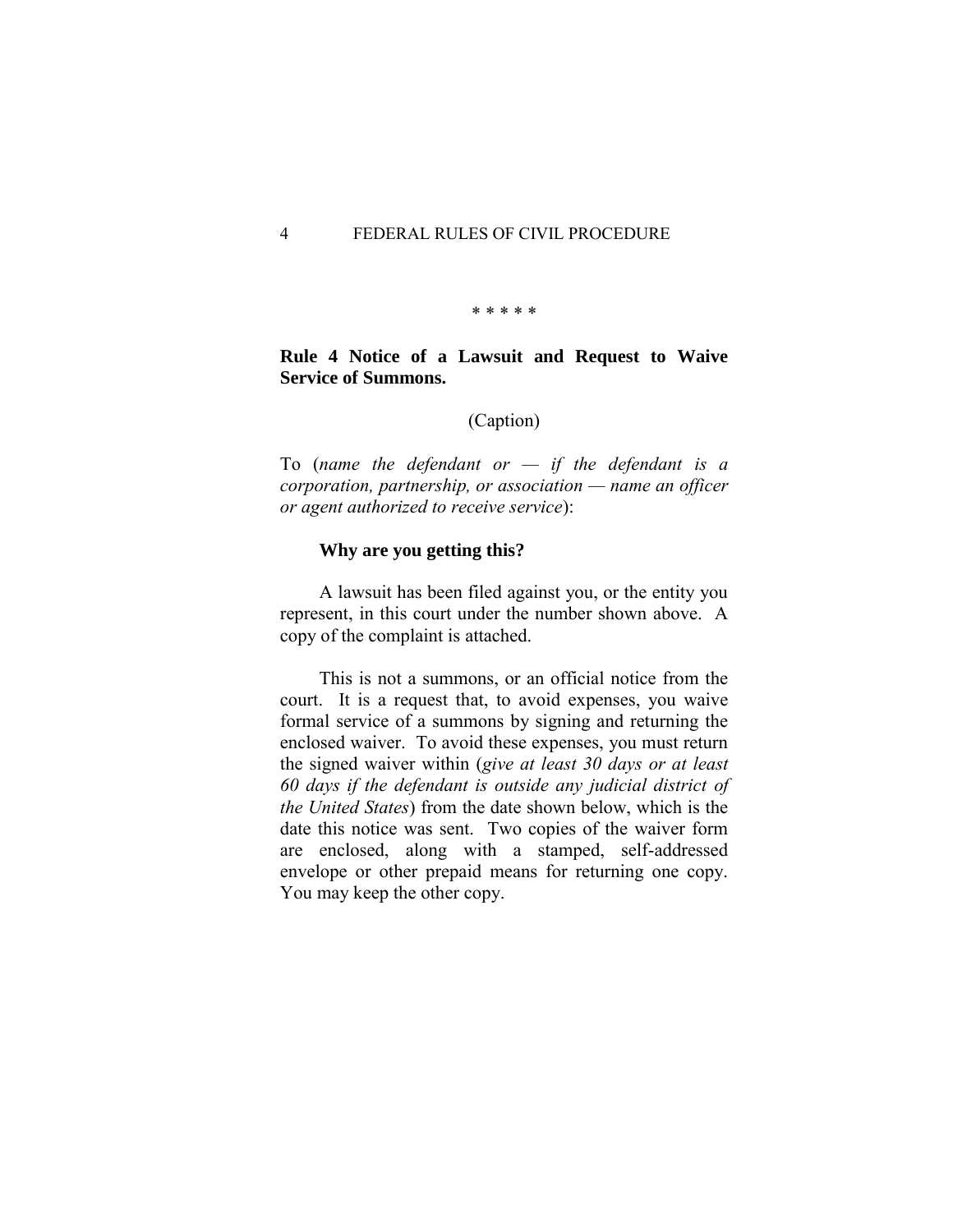### **What happens next?**

 If you return the signed waiver, I will file it with the court. The action will then proceed as if you had been served on the date the waiver is filed, but no summons will be served on you and you will have 60 days from the date this notice is sent (see the date below) to answer the complaint (or 90 days if this notice is sent to you outside any judicial district of the United States).

 If you do not return the signed waiver within the time indicated, I will arrange to have the summons and complaint served on you. And I will ask the court to require you, or the entity you represent, to pay the expenses of making service.

 Please read the enclosed statement about the duty to avoid unnecessary expenses.

 I certify that this request is being sent to you on the date below.

Date:  $\frac{1}{\sqrt{1-\frac{1}{2}}\cdot\frac{1}{2}}$ 

(Signature of the attorney or unrepresented party)

\_\_\_\_\_\_\_\_\_\_\_\_\_\_\_\_\_\_\_\_\_\_\_\_\_\_\_

\_\_\_\_\_\_\_\_\_\_\_\_\_\_\_\_\_\_\_\_\_\_\_\_\_\_\_

(Printed name)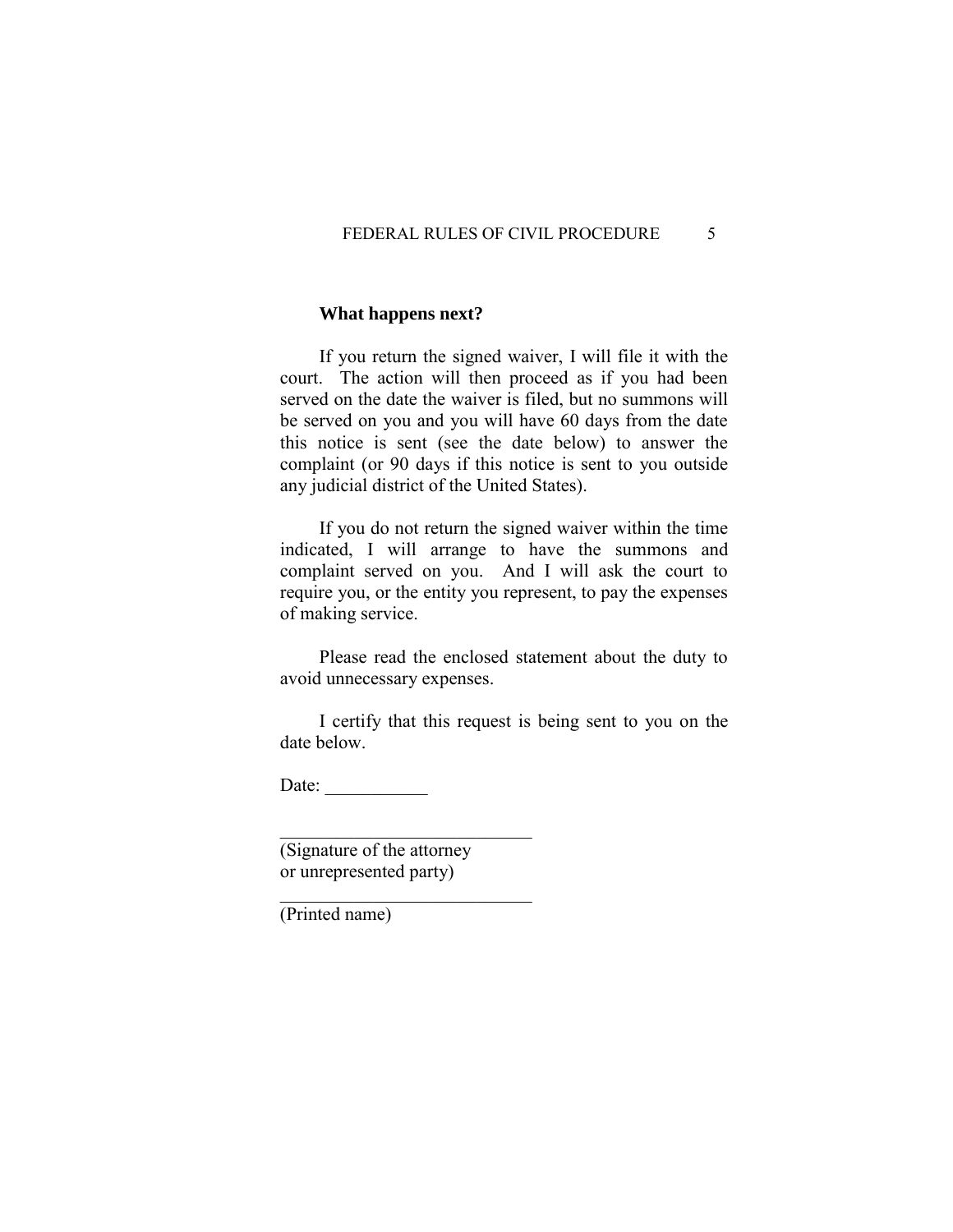(Address)

(E-mail address)

(Telephone number)

\_\_\_\_\_\_\_\_\_\_\_\_\_\_\_\_\_\_\_\_\_\_\_\_\_\_\_

\_\_\_\_\_\_\_\_\_\_\_\_\_\_\_\_\_\_\_\_\_\_\_\_\_\_\_

\_\_\_\_\_\_\_\_\_\_\_\_\_\_\_\_\_\_\_\_\_\_\_\_\_\_\_

#### **Rule 4 Waiver of the Service of Summons.**

(Caption)

To (*name the plaintiff's attorney or the unrepresented plaintiff*):

 I have received your request to waive service of a summons in this action along with a copy of the complaint, two copies of this waiver form, and a prepaid means of returning one signed copy of the form to you.

 I, or the entity I represent, agree to save the expense of serving a summons and complaint in this case.

 I understand that I, or the entity I represent, will keep all defenses or objections to the lawsuit, the court's jurisdiction, and the venue of the action, but that I waive any objections to the absence of a summons or of service.

 I also understand that I, or the entity I represent, must file and serve an answer or a motion under Rule 12 within 60 days from \_\_\_\_\_\_\_\_\_\_\_\_\_\_\_\_\_\_\_\_\_, the date when this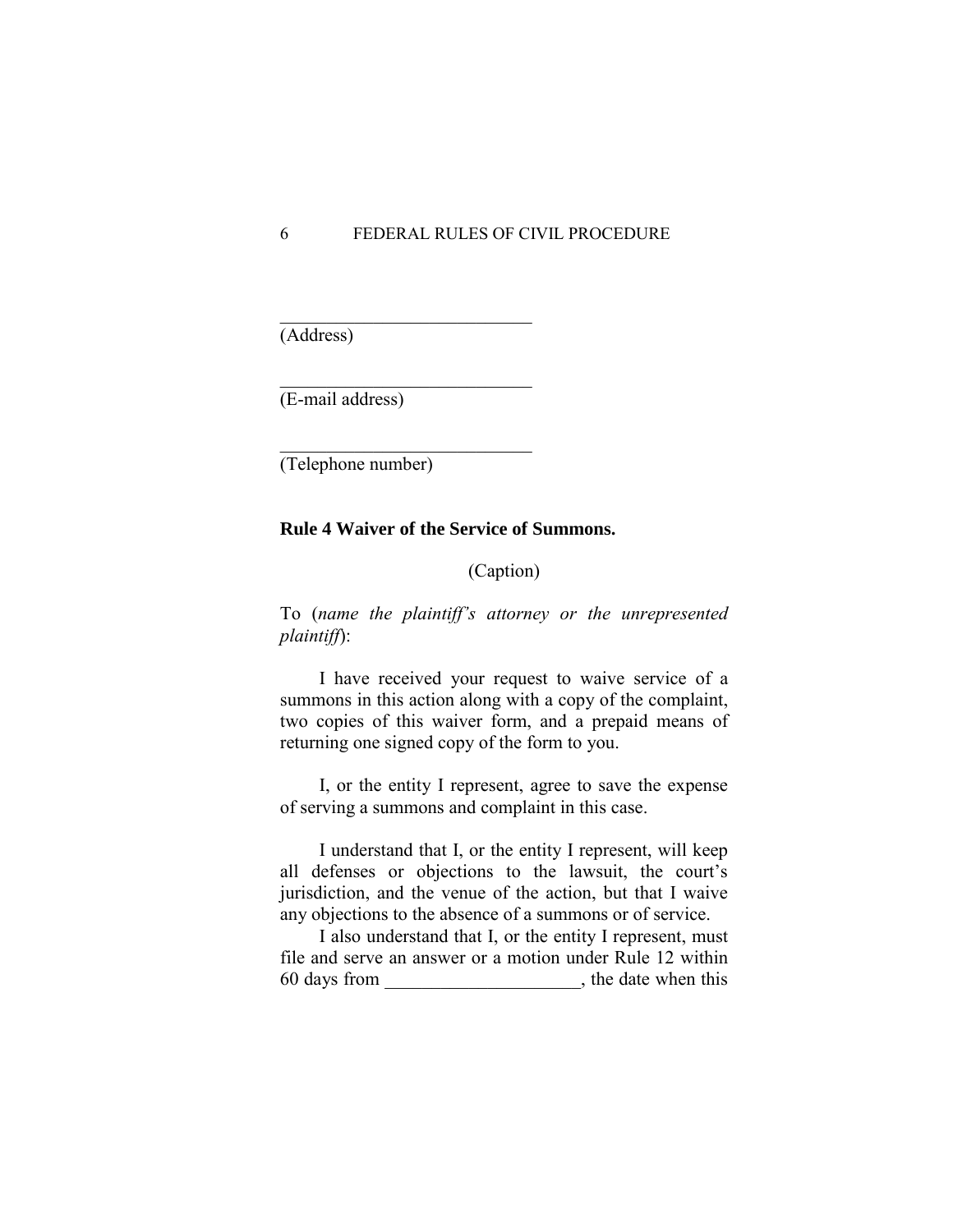request was sent (or 90 days if it was sent outside the United States). If I fail to do so, a default judgment will be entered against me or the entity I represent.

Date: \_\_\_\_\_\_\_\_\_\_\_

(Signature of the attorney or unrepresented party)

\_\_\_\_\_\_\_\_\_\_\_\_\_\_\_\_\_\_\_\_\_\_\_\_\_\_\_

\_\_\_\_\_\_\_\_\_\_\_\_\_\_\_\_\_\_\_\_\_\_\_\_\_\_\_

\_\_\_\_\_\_\_\_\_\_\_\_\_\_\_\_\_\_\_\_\_\_\_\_\_\_\_

 $\mathcal{L}_\text{max}$  , where  $\mathcal{L}_\text{max}$  and  $\mathcal{L}_\text{max}$ 

\_\_\_\_\_\_\_\_\_\_\_\_\_\_\_\_\_\_\_\_\_\_\_\_\_\_\_

(Printed name)

(Address)

(E-mail address)

(Telephone number)

(Attach the following)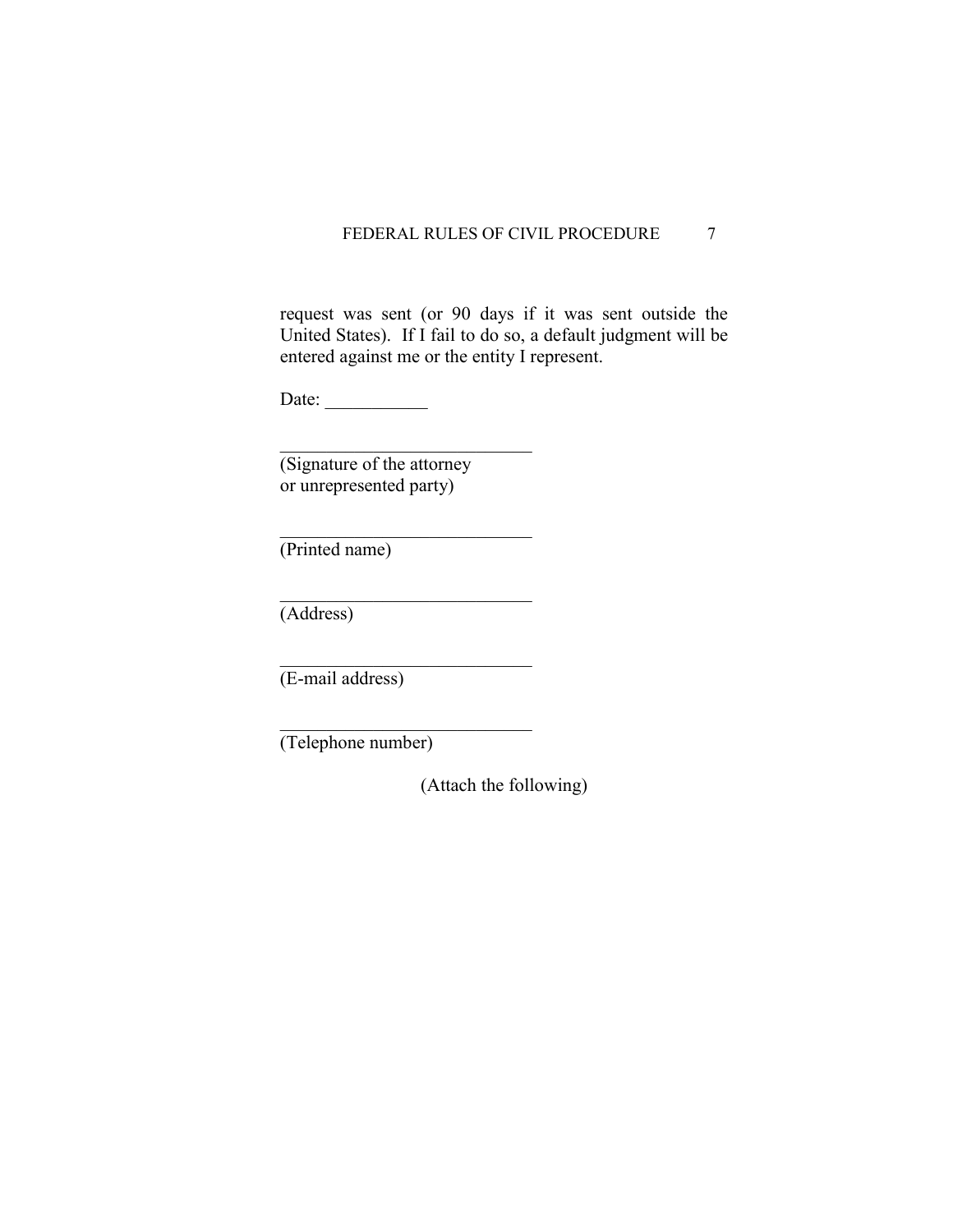## **Duty to Avoid Unnecessary Expenses of Serving a Summons**

 Rule 4 of the Federal Rules of Civil Procedure requires certain defendants to cooperate in saving unnecessary expenses of serving a summons and complaint. A defendant who is located in the United States and who fails to return a signed waiver of service requested by a plaintiff located in the United States will be required to pay the expenses of service, unless the defendant shows good cause for the failure.

 "Good cause" does not include a belief that the lawsuit is groundless, or that it has been brought in an improper venue, or that the court has no jurisdiction over this matter or over the defendant or the defendant's property.

 If the waiver is signed and returned, you can still make these and all other defenses and objections, but you cannot object to the absence of a summons or of service.

 If you waive service, then you must, within the time specified on the waiver form, serve an answer or a motion under Rule 12 on the plaintiff and file a copy with the court. By signing and returning the waiver form, you are allowed more time to respond than if a summons had been served.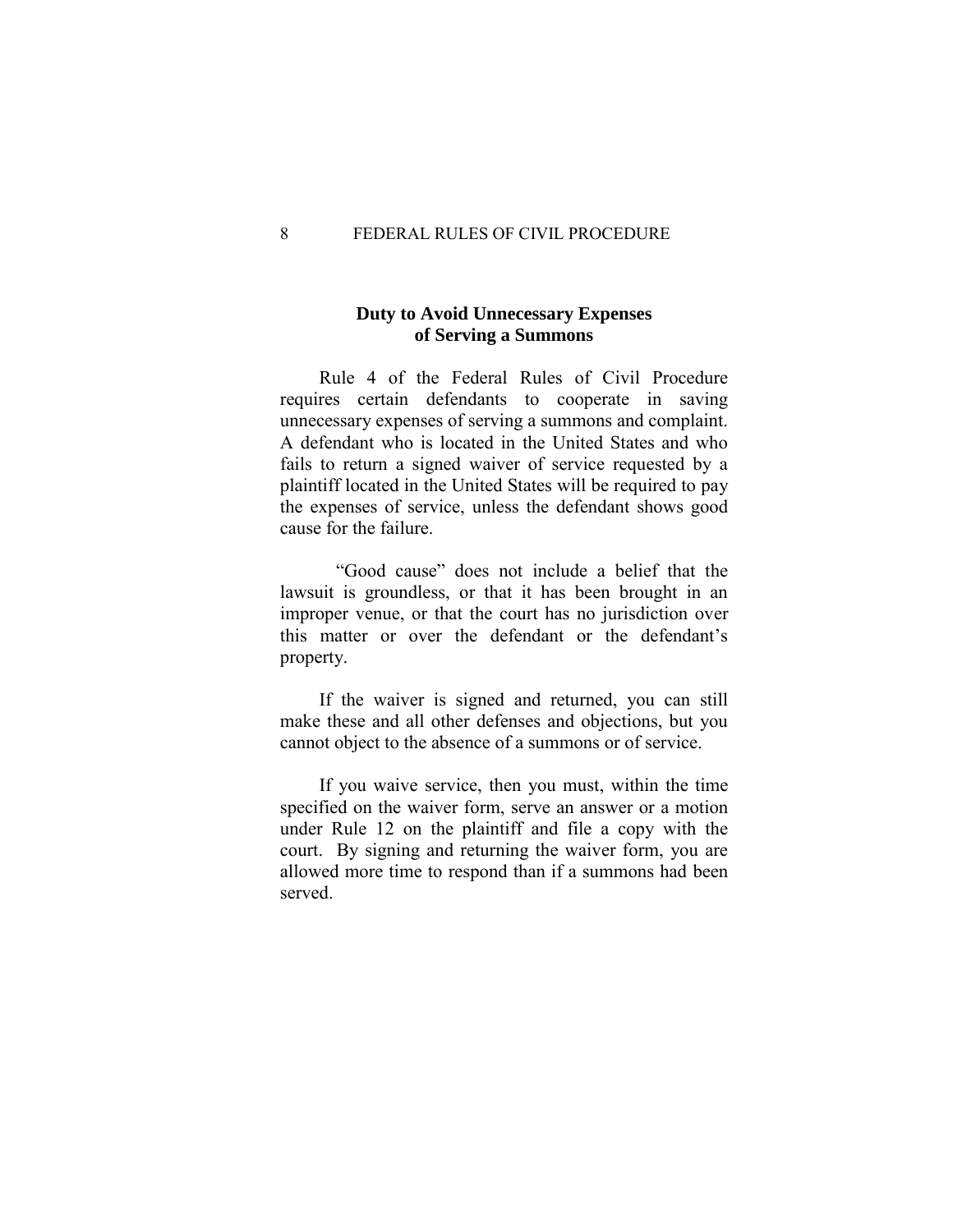# **Rule 16. Pretrial Conferences; Scheduling; Management**

\* \* \* \* \*

## **(b) Scheduling.**

- **(1)** *Scheduling Order.* Except in categories of actions exempted by local rule, the district judge — or a magistrate judge when authorized by local rule — must issue a scheduling order:
	- **(A)** after receiving the parties' report under Rule  $26(f)$ ; or
	- **(B)** after consulting with the parties' attorneys and any unrepresented parties at a scheduling conference.
- **(2)** *Time to Issue.* The judge must issue the scheduling order as soon as practicable, but unless the judge finds good cause for delay, the judge must issue it within the earlier of 90 days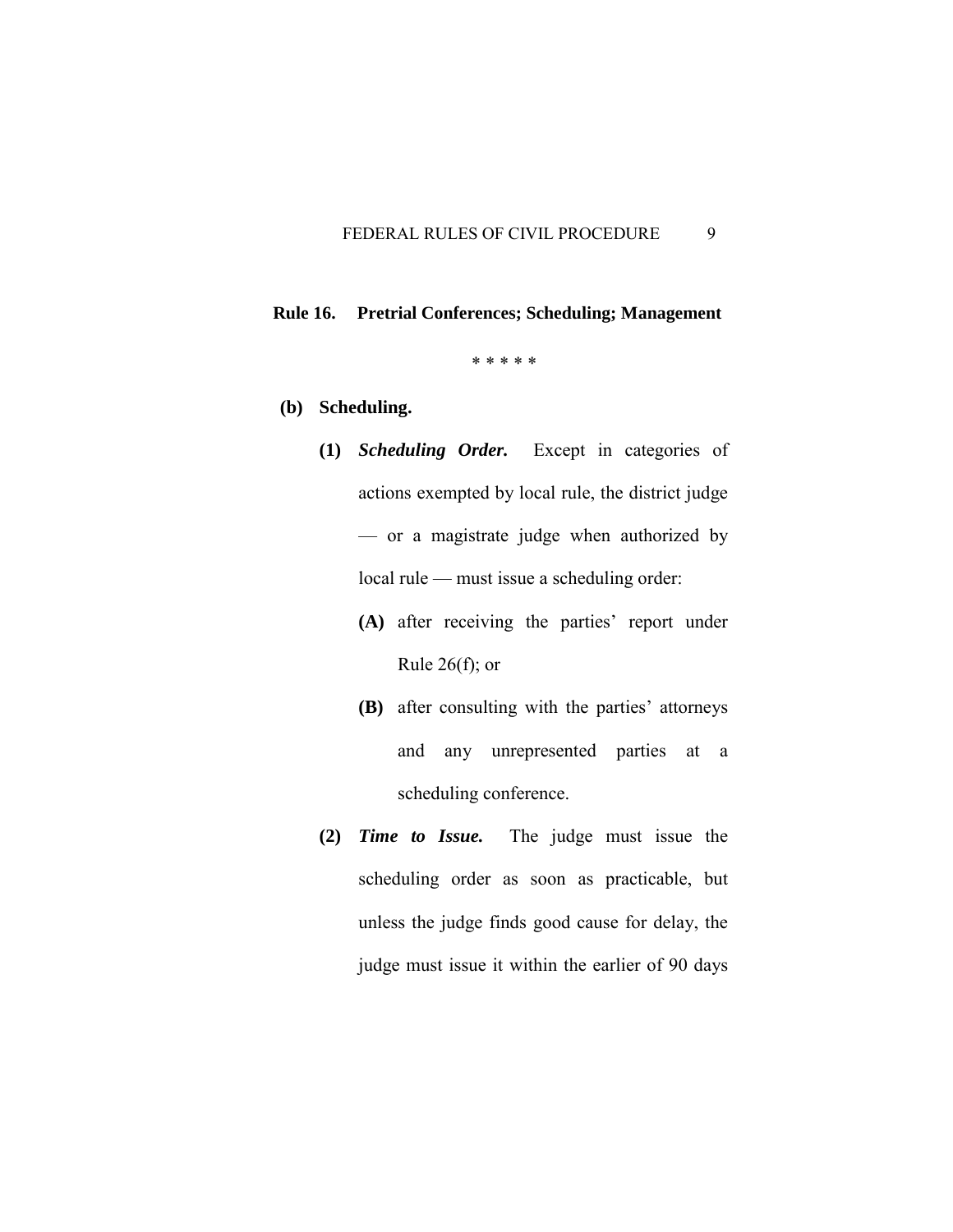after any defendant has been served with the complaint or 60 days after any defendant has appeared.

**(3)** *Contents of the Order***.**

\* \* \* \* \*

 **(B)** *Permitted Contents*. The scheduling order may:

- **(iii)** provide for disclosure, discovery, or preservation of electronically stored information;
- **(iv)** include any agreements the parties reach for asserting claims of privilege or of protection as trial-preparation material after information is produced,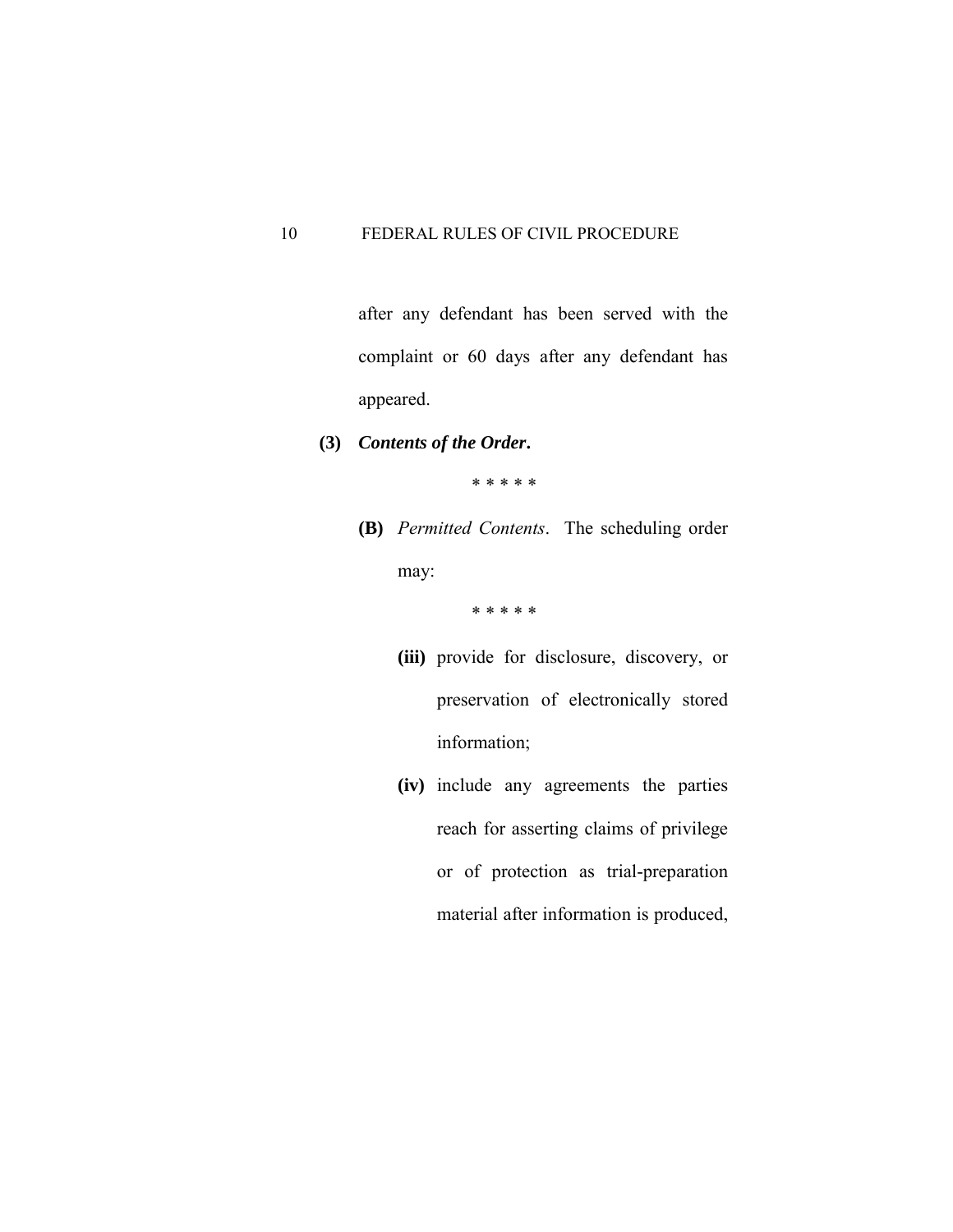including agreements reached under Federal Rule of Evidence 502;

- **(v)** direct that before moving for an order relating to discovery, the movant must request a conference with the court;
- **(vi)** set dates for pretrial conferences and for trial; and
- **(vii)** include other appropriate matters.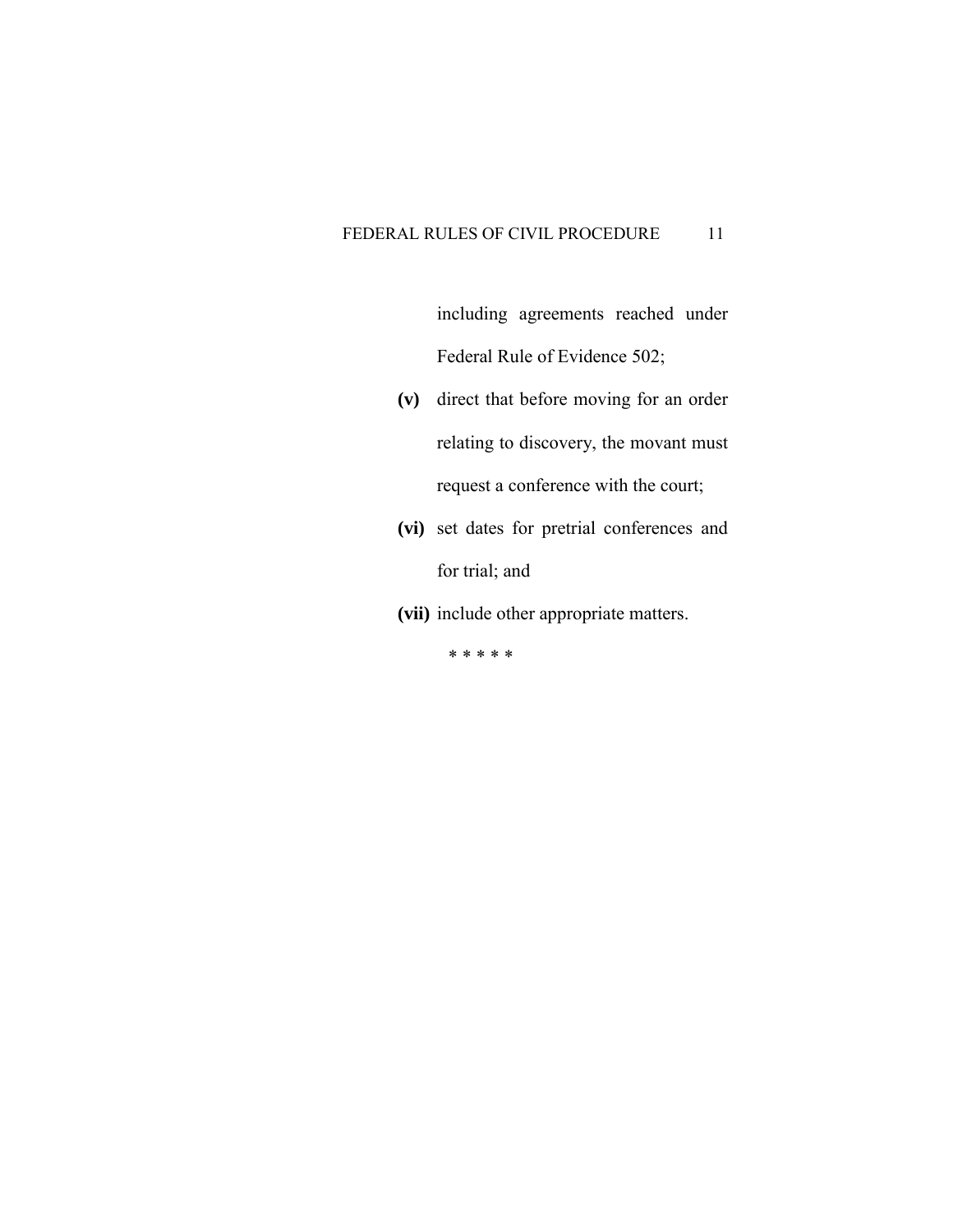## **Rule 26. Duty to Disclose; General Provisions Governing Discovery**

- **(b) Discovery Scope and Limits.**
	- **(1)** *Scope in General.* Unless otherwise limited by court order, the scope of discovery is as follows: Parties may obtain discovery regarding any nonprivileged matter that is relevant to any party's claim or defense and proportional to the needs of the case, considering the importance of the issues at stake in the action, the amount in controversy, the parties' relative access to relevant information, the parties' resources, the importance of the discovery in resolving the issues, and whether the burden or expense of the proposed discovery outweighs its likely benefit.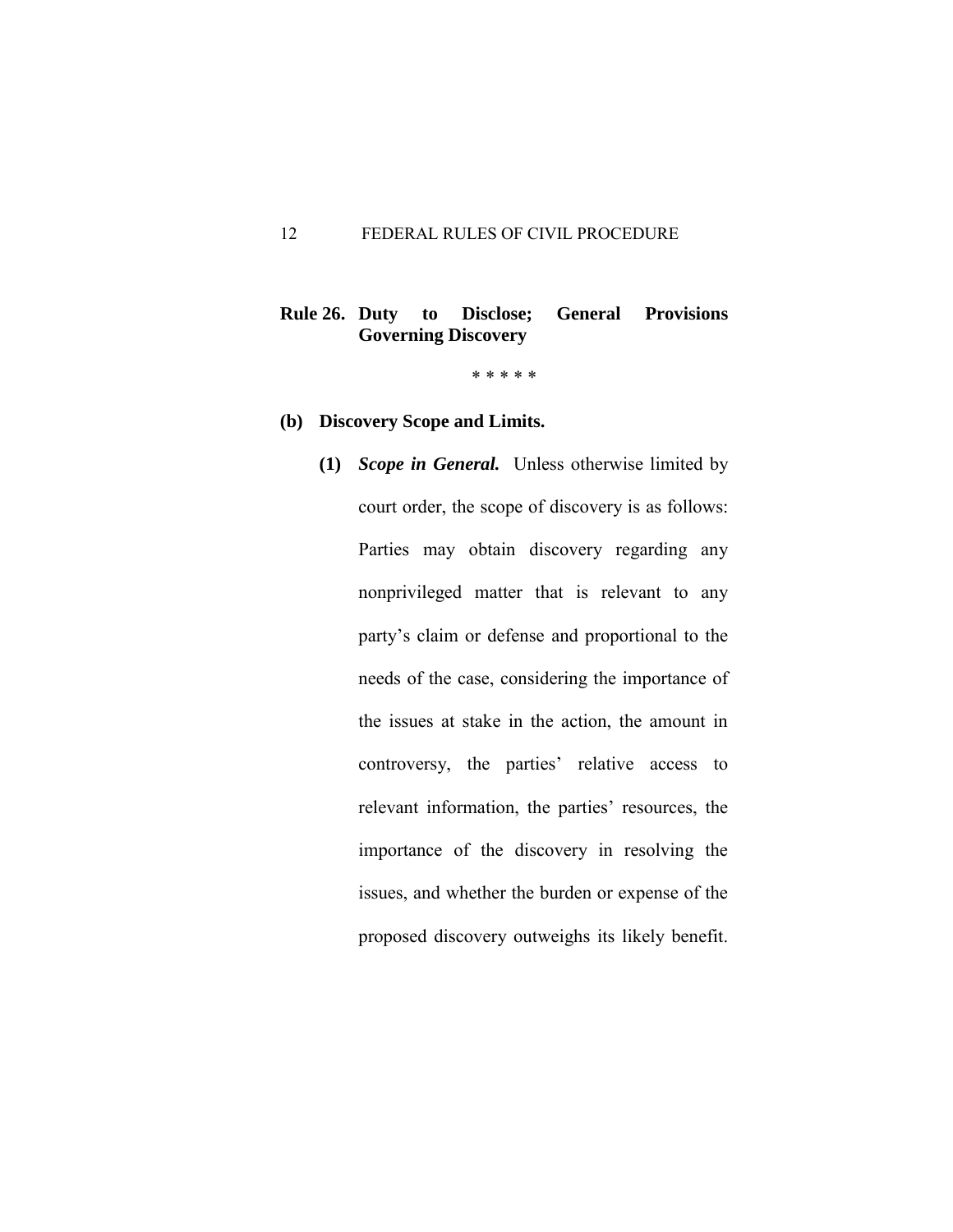Information within this scope of discovery need not be admissible in evidence to be discoverable.

#### **(2)** *Limitations on Frequency and Extent.*

\* \* \* \* \*

 **(C)** *When Required.* On motion or on its own, the court must limit the frequency or extent of discovery otherwise allowed by these rules or by local rule if it determines that:

\* \* \* \* \*

**(iii)** the proposed discovery is outside the

scope permitted by Rule 26(b)(1).

\* \* \* \* \*

## **(c) Protective Orders.**

**(1)** *In General.* A party or any person from whom discovery is sought may move for a protective order in the court where the action is pending —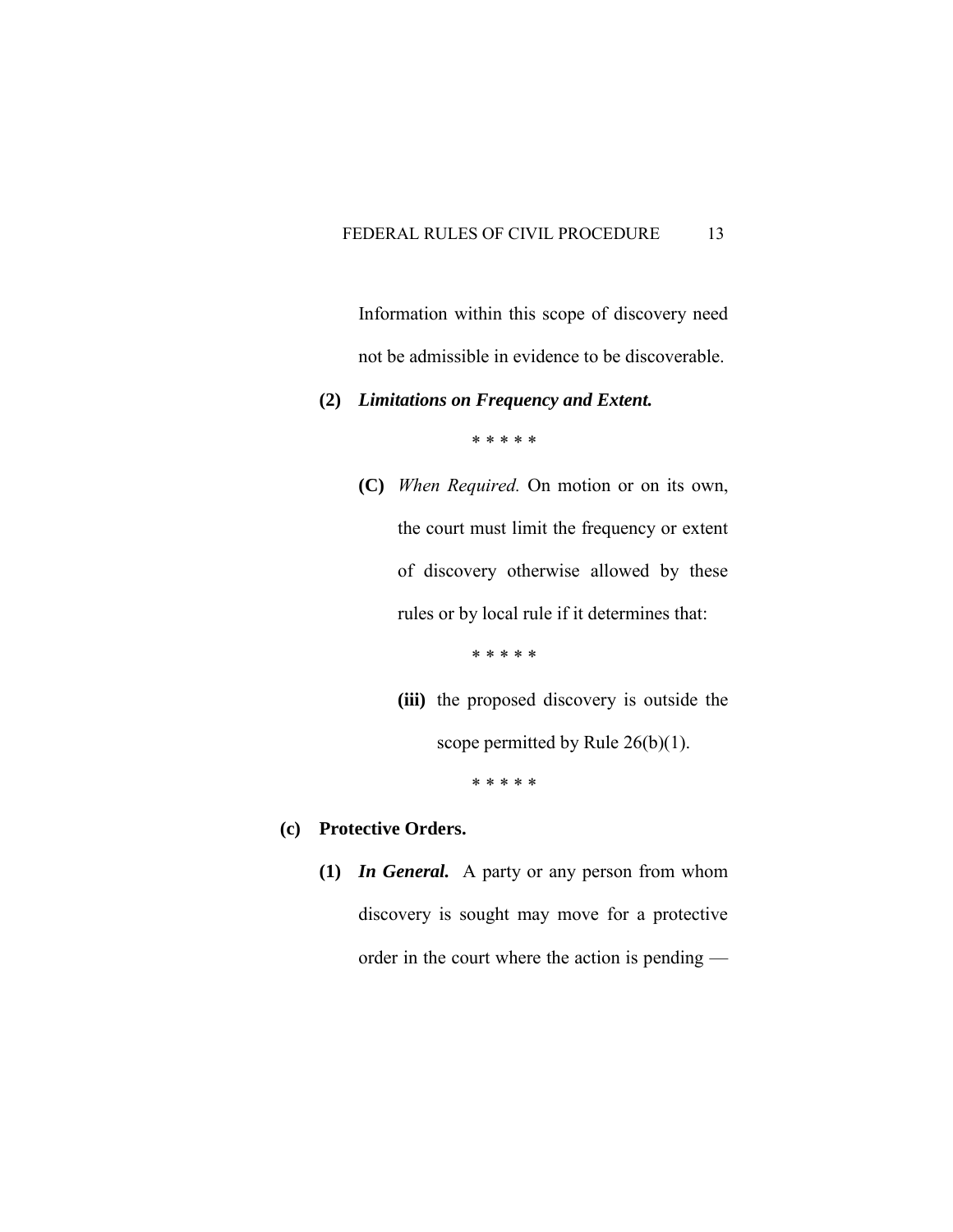or as an alternative on matters relating to a deposition, in the court for the district where the deposition will be taken. The motion must include a certification that the movant has in good faith conferred or attempted to confer with other affected parties in an effort to resolve the dispute without court action. The court may, for good cause, issue an order to protect a party or person from annoyance, embarrassment, oppression, or undue burden or expense, including one or more of the following:

\* \* \* \* \*

 **(B)** specifying terms, including time and place or the allocation of expenses, for the disclosure or discovery;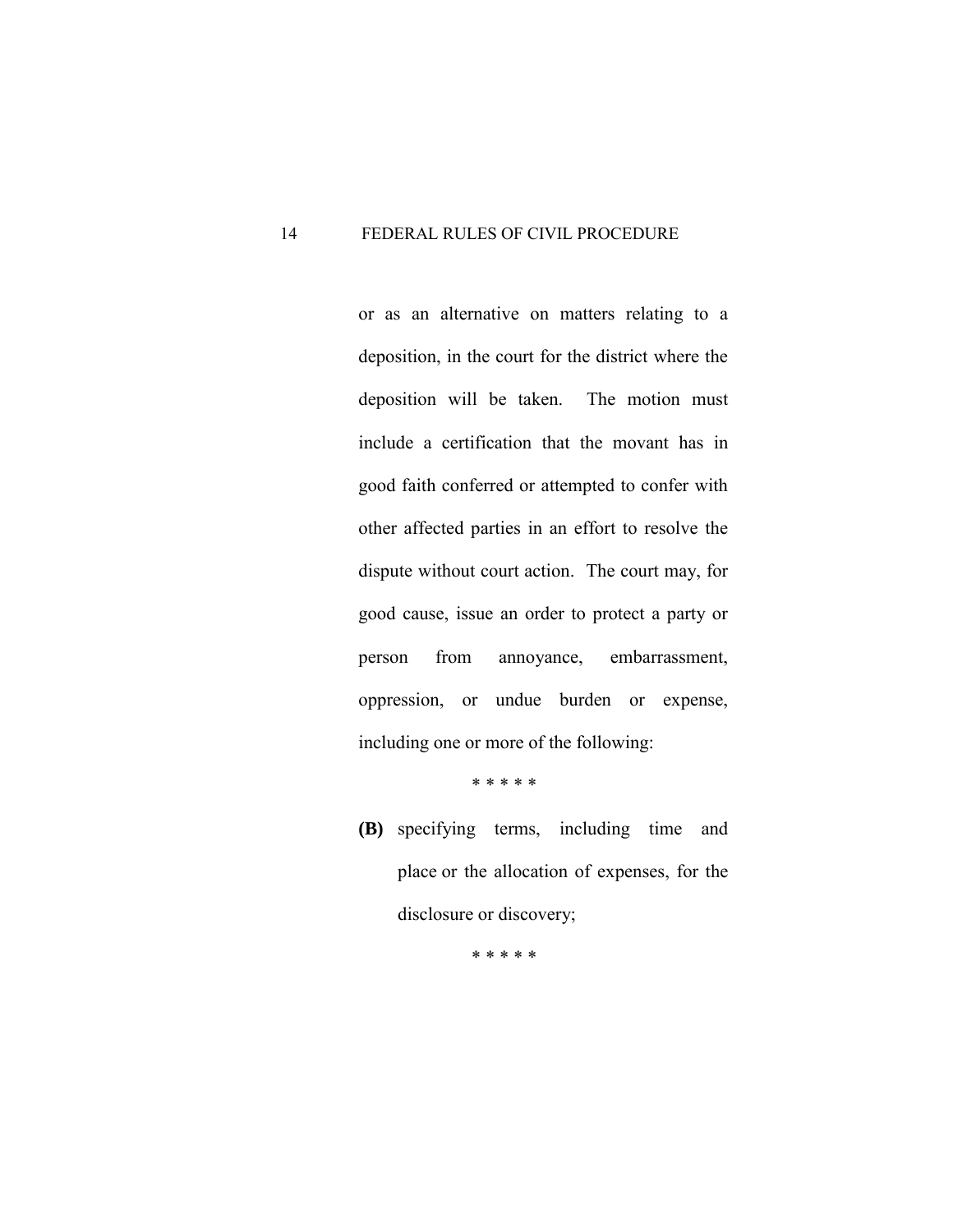#### **(d) Timing and Sequence of Discovery.**

- **(2)** *Early Rule 34 Requests.*
	- **(A)** *Time to Deliver.* More than 21 days after the summons and complaint are served on a party, a request under Rule 34 may be delivered:
		- **(i)** to that party by any other party, and
		- **(ii)** by that party to any plaintiff or to any other party that has been served.
	- **(B)** *When Considered Served.* The request is considered to have been served at the first Rule 26(f) conference.
- **(3)** *Sequence.* Unless the parties stipulate or the court orders otherwise for the parties' and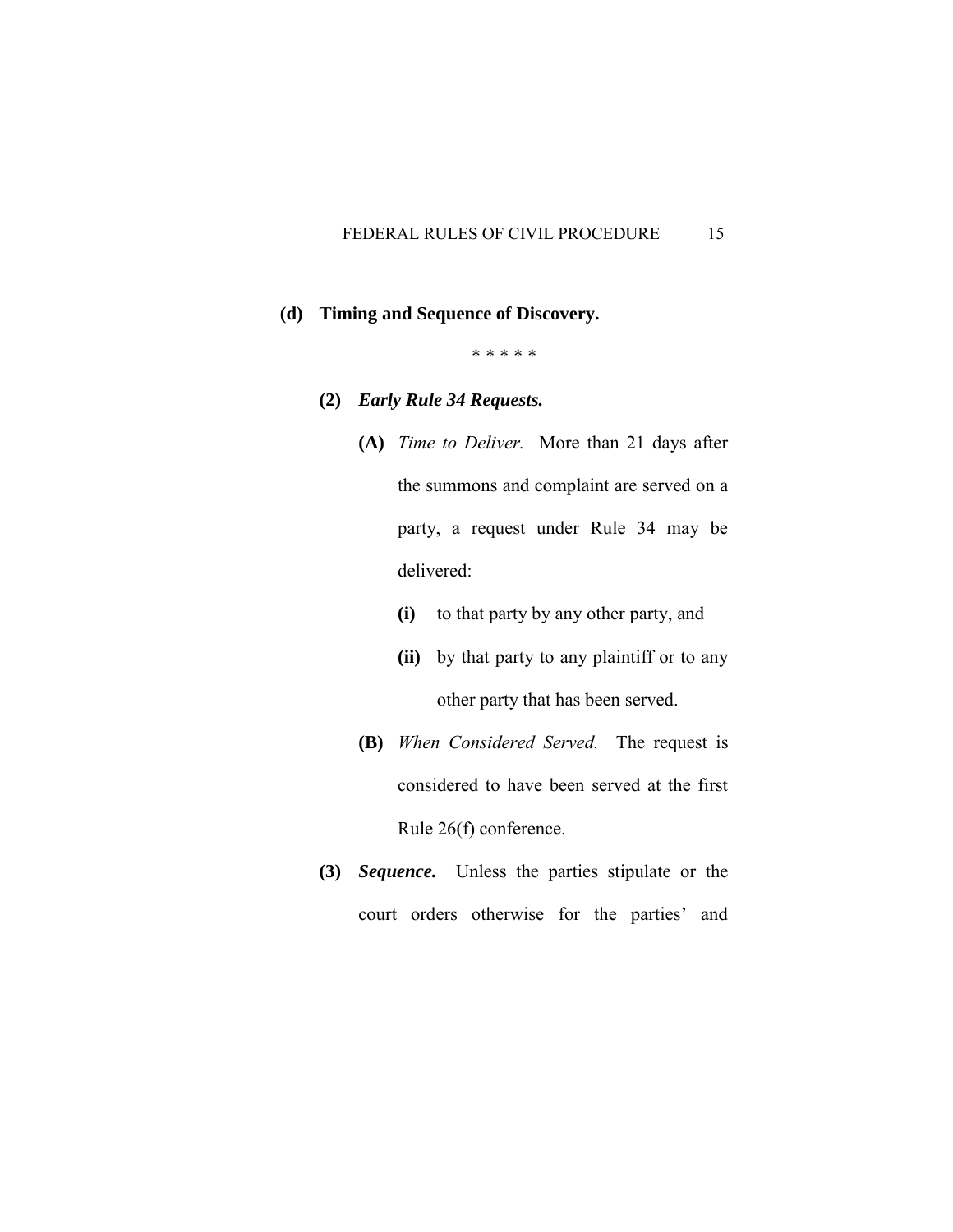witnesses' convenience and in the interests of justice:

- **(A)** methods of discovery may be used in any sequence; and
- **(B)** discovery by one party does not require any other party to delay its discovery.

\* \* \* \* \*

# **(f) Conference of the Parties; Planning for Discovery.**

\* \* \* \* \*

**(3)** *Discovery Plan.* A discovery plan must state the parties' views and proposals on:

\* \* \* \* \*

 **(C)** any issues about disclosure, discovery, or preservation of electronically stored information, including the form or forms in which it should be produced;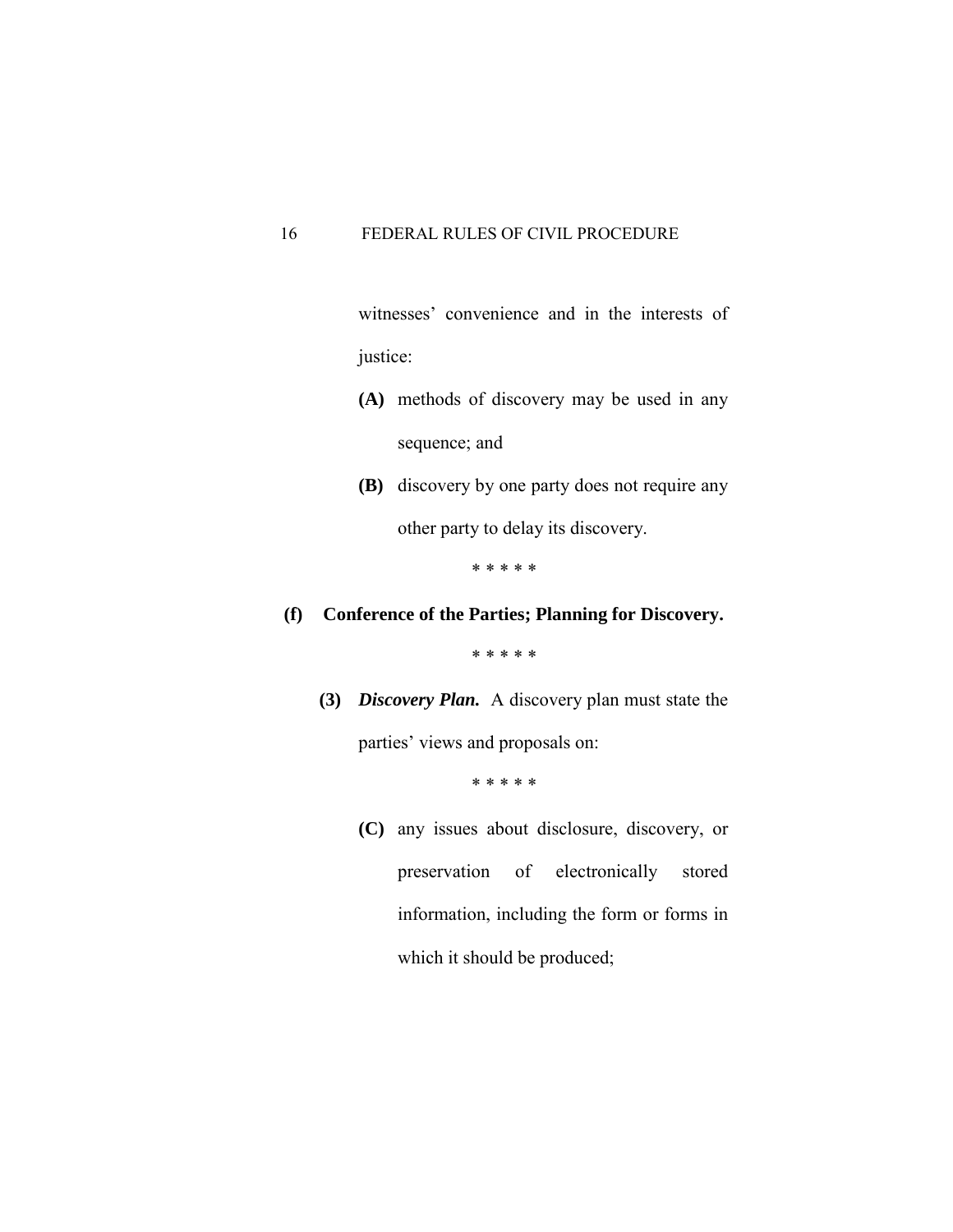**(D)** any issues about claims of privilege or of protection as trial-preparation materials, including — if the parties agree on a procedure to assert these claims after production — whether to ask the court to include their agreement in an order under Federal Rule of Evidence 502;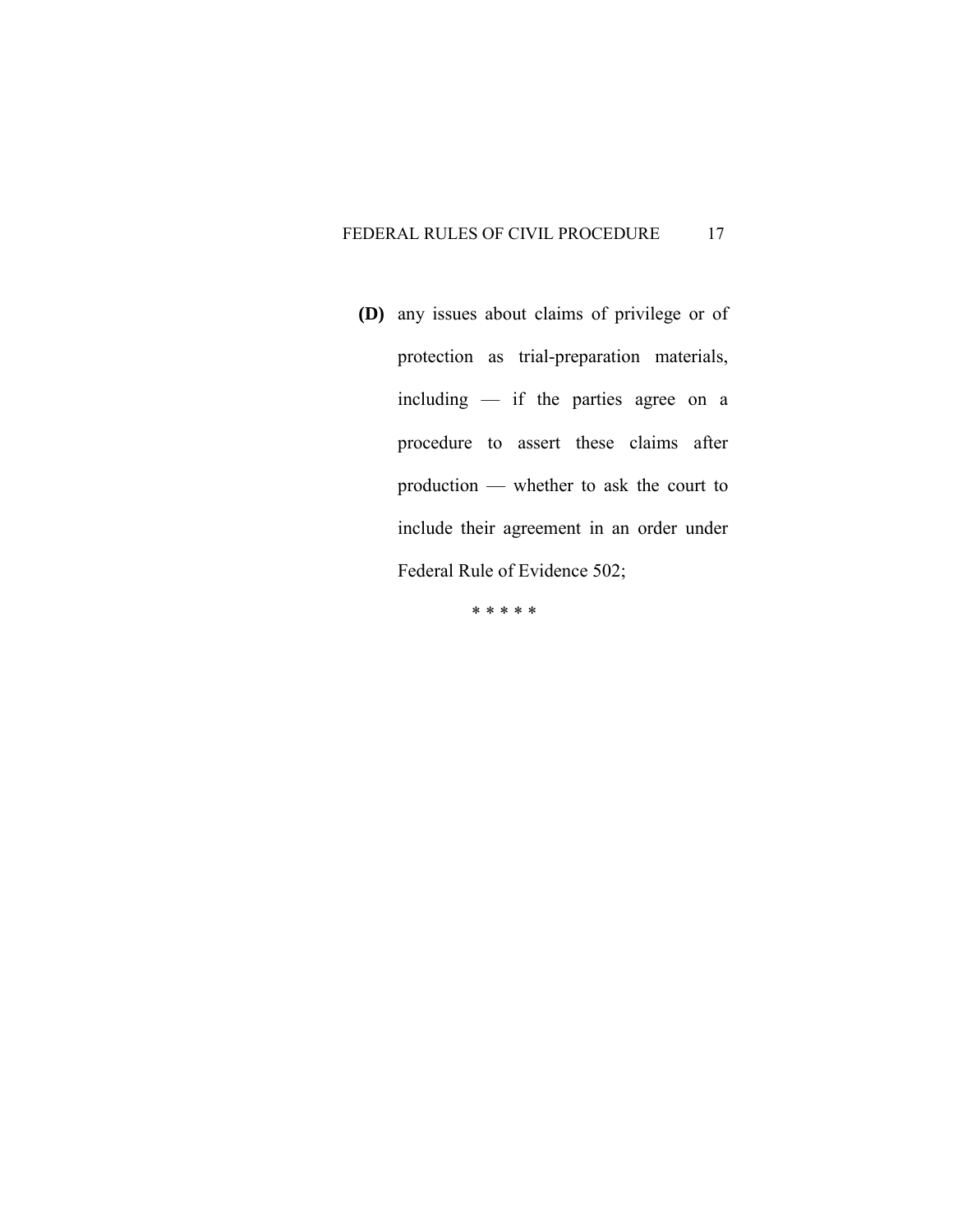#### **Rule 30. Depositions by Oral Examination**

**(a) When a Deposition May Be Taken.** 

\* \* \* \* \*

**(2)** *With Leave.* A party must obtain leave of court, and the court must grant leave to the extent consistent with Rule  $26(b)(1)$  and  $(2)$ :

\* \* \* \* \*

## **(d) Duration; Sanction; Motion to Terminate or Limit.**

 **(1)** *Duration.* Unless otherwise stipulated or ordered by the court, a deposition is limited to one day of 7 hours. The court must allow additional time consistent with Rule 26(b)(1) and (2) if needed to fairly examine the deponent or if the deponent, another person, or any other circumstance impedes or delays the examination.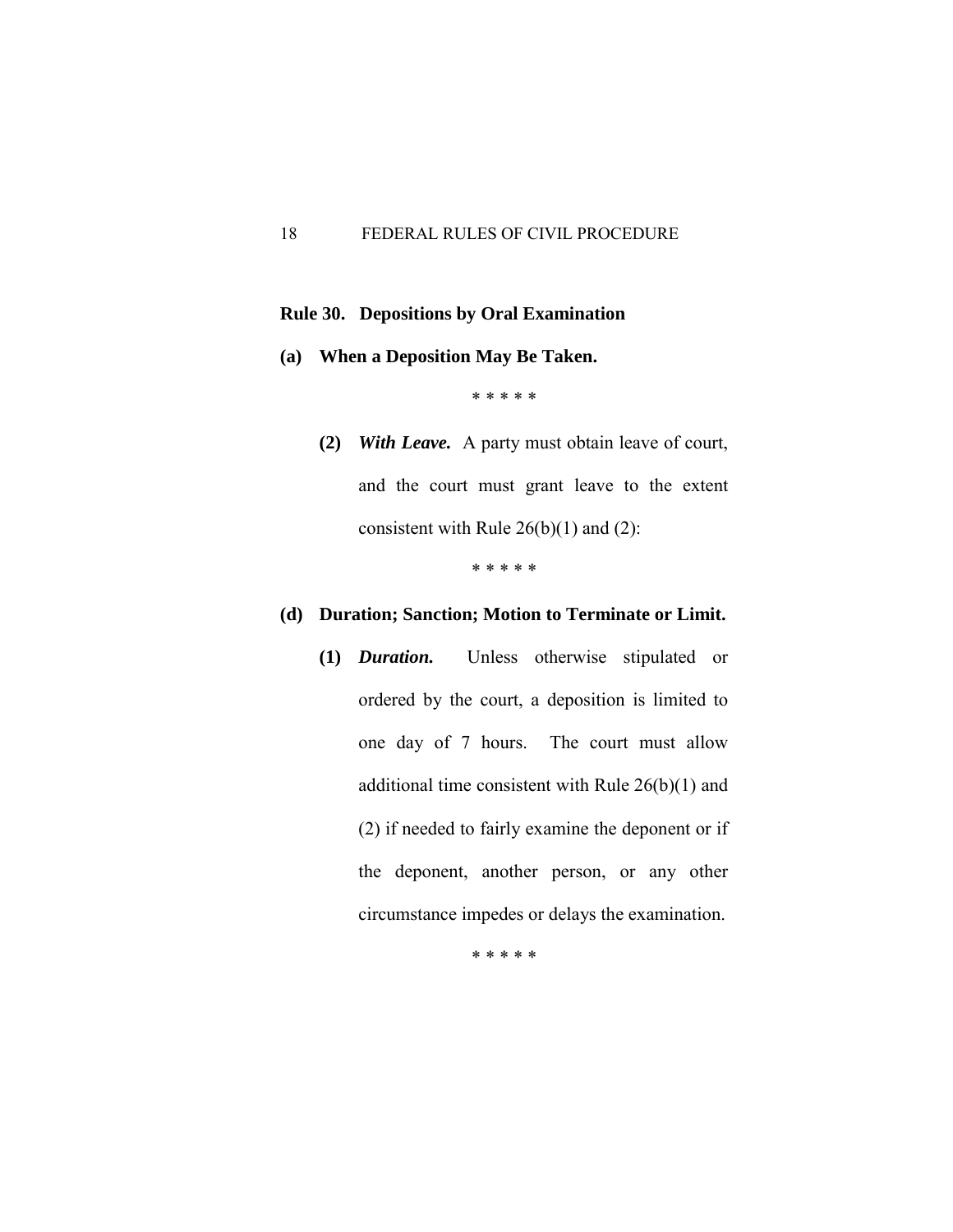# **Rule 31. Depositions by Written Questions**

**(a) When a Deposition May Be Taken.** 

## \* \* \* \* \*

**(2)** *With Leave.* A party must obtain leave of court, and the court must grant leave to the extent consistent with Rule  $26(b)(1)$  and  $(2)$ :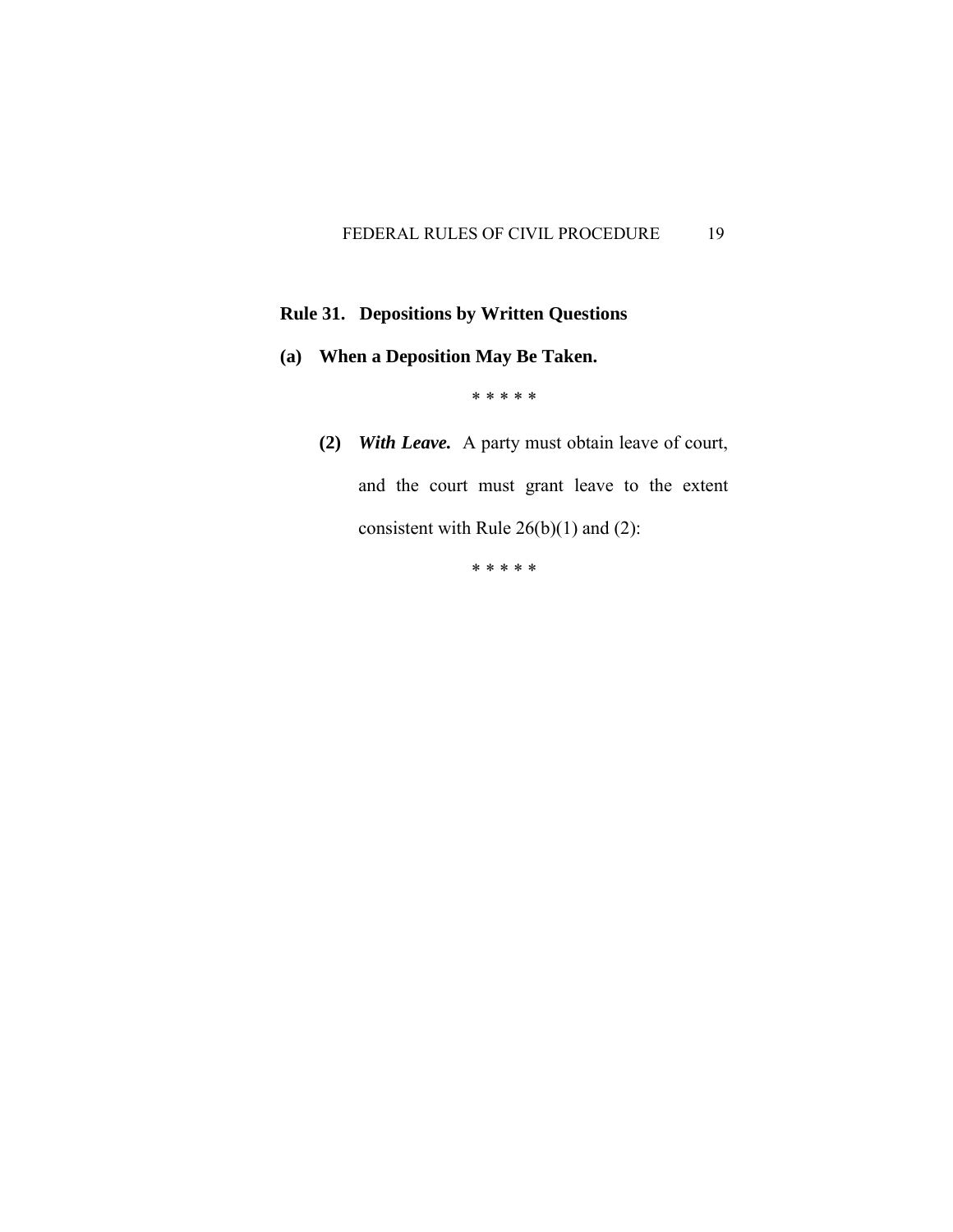## **Rule 33. Interrogatories to Parties**

## **(a) In General.**

 **(1)** *Number.* Unless otherwise stipulated or ordered by the court, a party may serve on any other party no more than 25 written interrogatories, including all discrete subparts. Leave to serve additional interrogatories may be granted to the extent consistent with Rule 26(b)(1) and (2).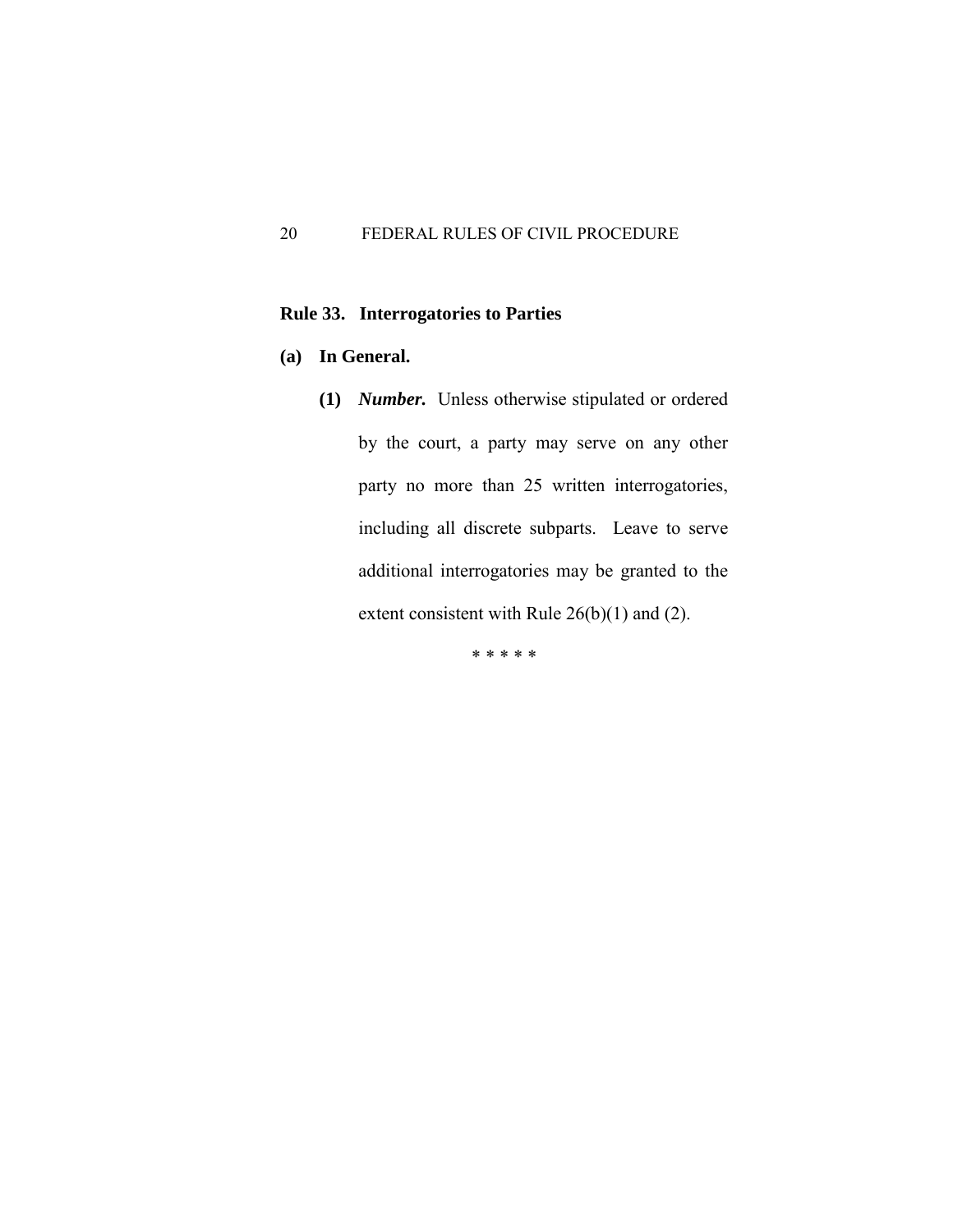**Rule 34. Producing Documents, Electronically Stored Information, and Tangible Things, or Entering onto Land, for Inspection and Other Purposes**

\* \* \* \* \*

**(b) Procedure.** 

- **(2)** *Responses and Objections.*
	- **(A)** *Time to Respond.* The party to whom the request is directed must respond in writing within 30 days after being served or  $-$  if the request was delivered under Rule  $26(d)(2)$  — within 30 days after the parties' first Rule 26(f) conference. A shorter or longer time may be stipulated to under Rule 29 or be ordered by the court.
	- **(B)** *Responding to Each Item.* For each item or category, the response must either state that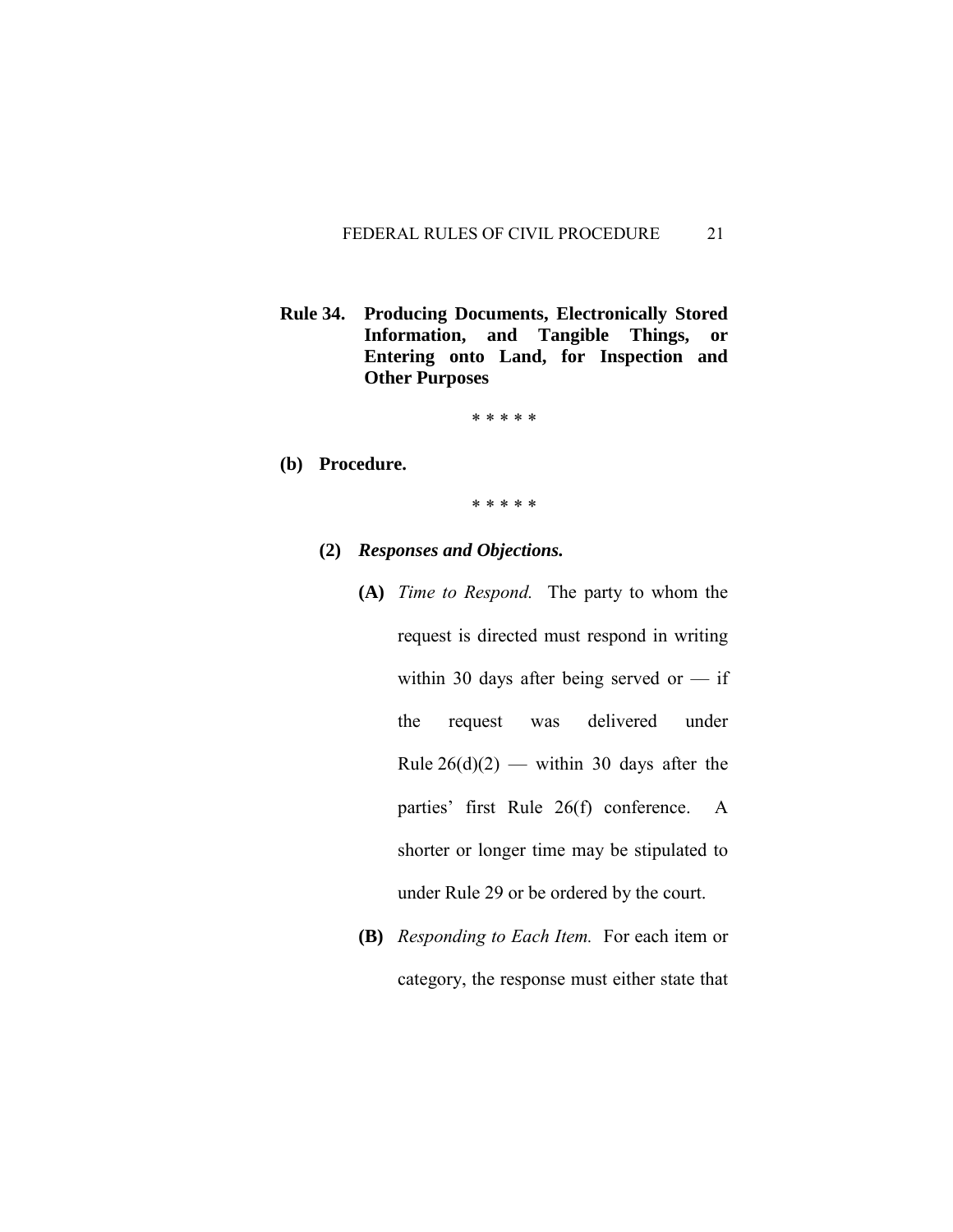inspection and related activities will be permitted as requested or state with specificity the grounds for objecting to the request, including the reasons. The responding party may state that it will produce copies of documents or of electronically stored information instead of permitting inspection. The production must then be completed no later than the time for inspection specified in the request or another reasonable time specified in the response.

 **(C)** *Objections*. An objection must state whether any responsive materials are being withheld on the basis of that objection. An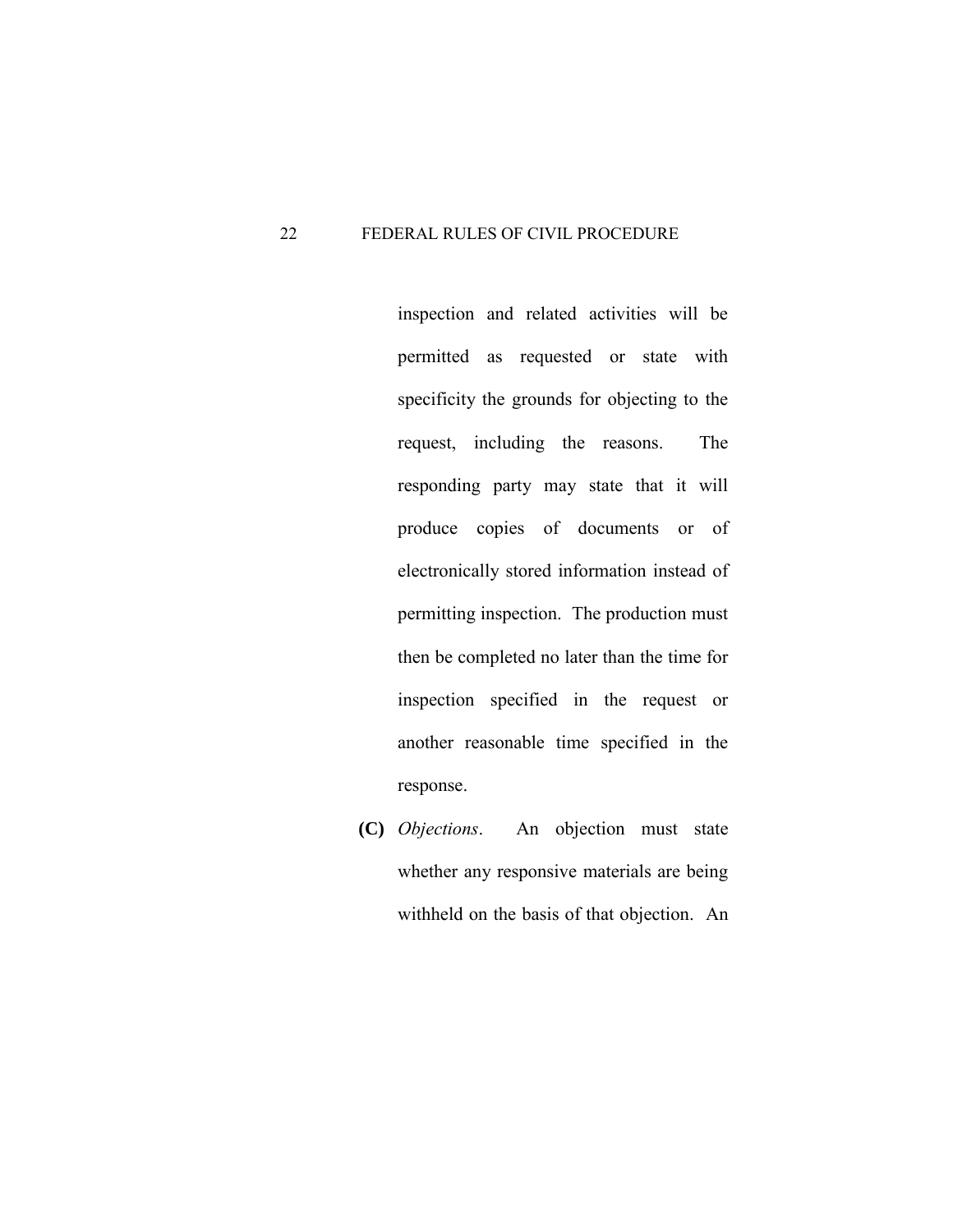objection to part of a request must specify the part and permit inspection of the rest.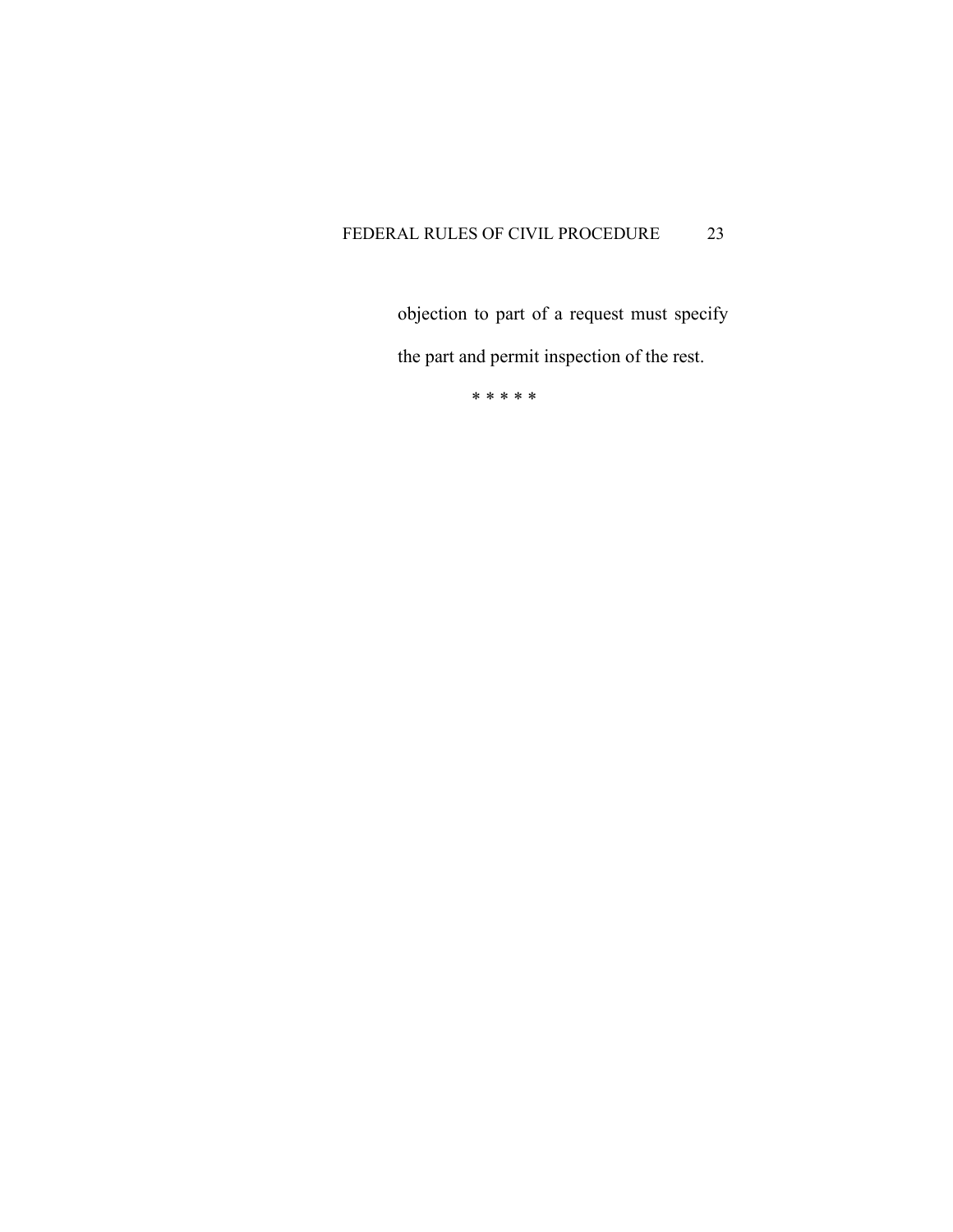- **Rule 37. Failure to Make Disclosures or to Cooperate in Discovery; Sanctions**
- **(a) Motion for an Order Compelling Disclosure or Discovery.**

\* \* \* \* \*

**(3)** *Specific Motions.*

\* \* \* \* \*

 **(B)** *To Compel a Discovery Response.* A party seeking discovery may move for an order compelling an answer, designation, production, or inspection. This motion may be made if:

\* \* \* \* \*

 **(iv)** a party fails to produce documents or fails to respond that inspection will be permitted — or fails to permit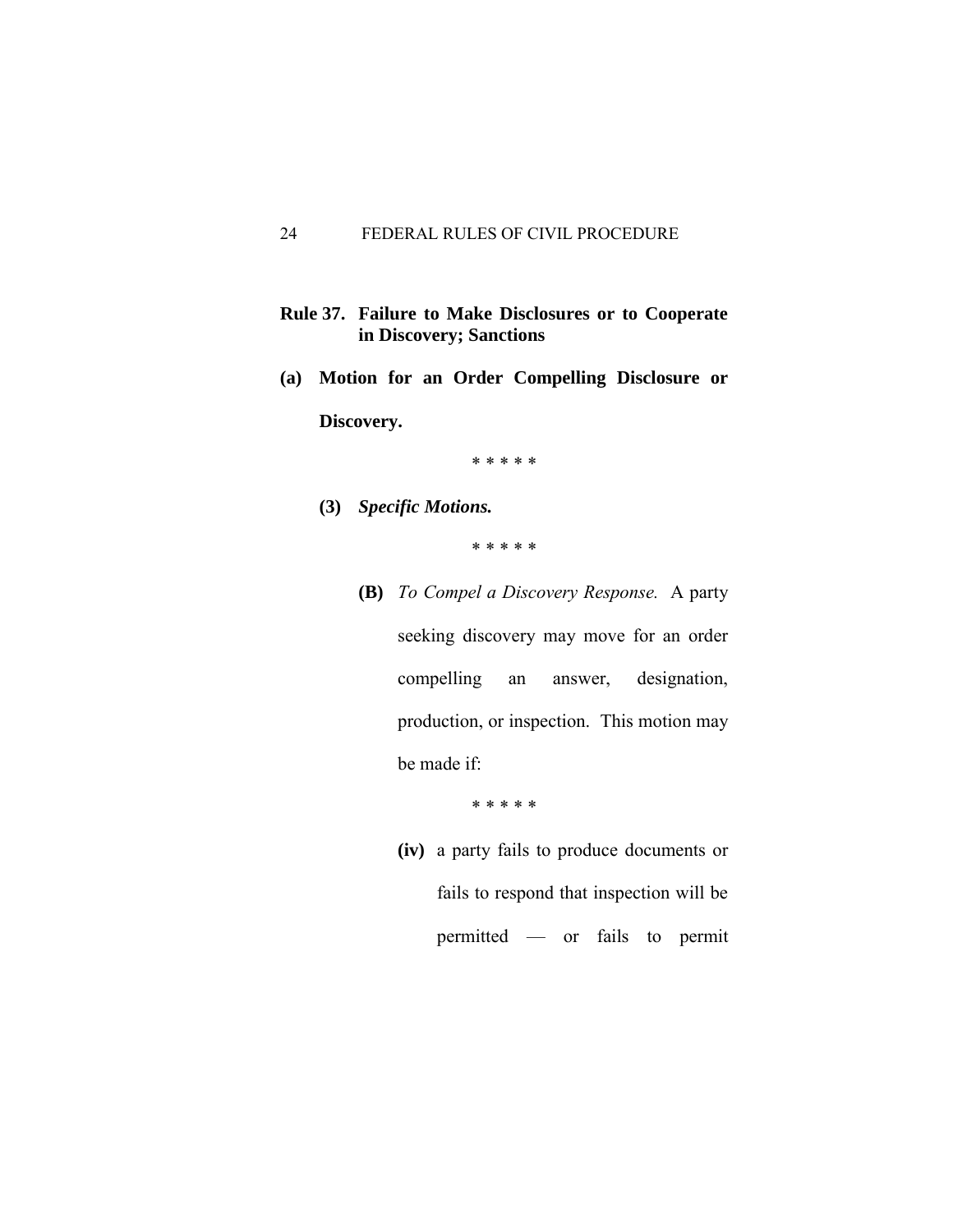inspection — as requested under

Rule 34.

- **(e) Failure to Preserve Electronically Stored Information.** If electronically stored information that should have been preserved in the anticipation or conduct of litigation is lost because a party failed to take reasonable steps to preserve it, and it cannot be restored or replaced through additional discovery, the court:
	- **(1)** upon finding prejudice to another party from loss of the information, may order measures no greater than necessary to cure the prejudice; or
	- **(2)** only upon finding that the party acted with the intent to deprive another party of the information's use in the litigation may: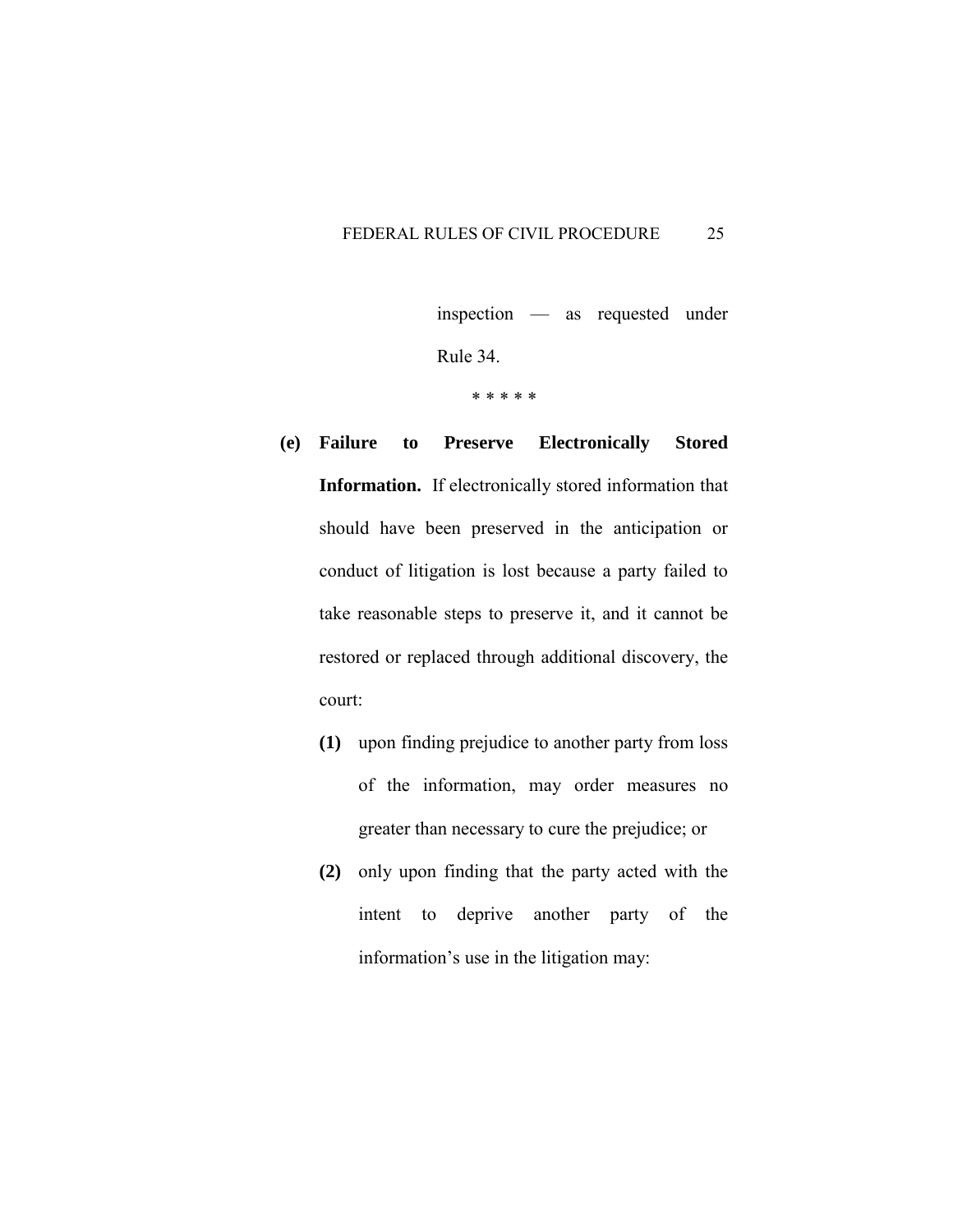- **(A)** presume that the lost information was unfavorable to the party;
- **(B)** instruct the jury that it may or must presume the information was unfavorable to the party; or
- **(C)** dismiss the action or enter a default judgment.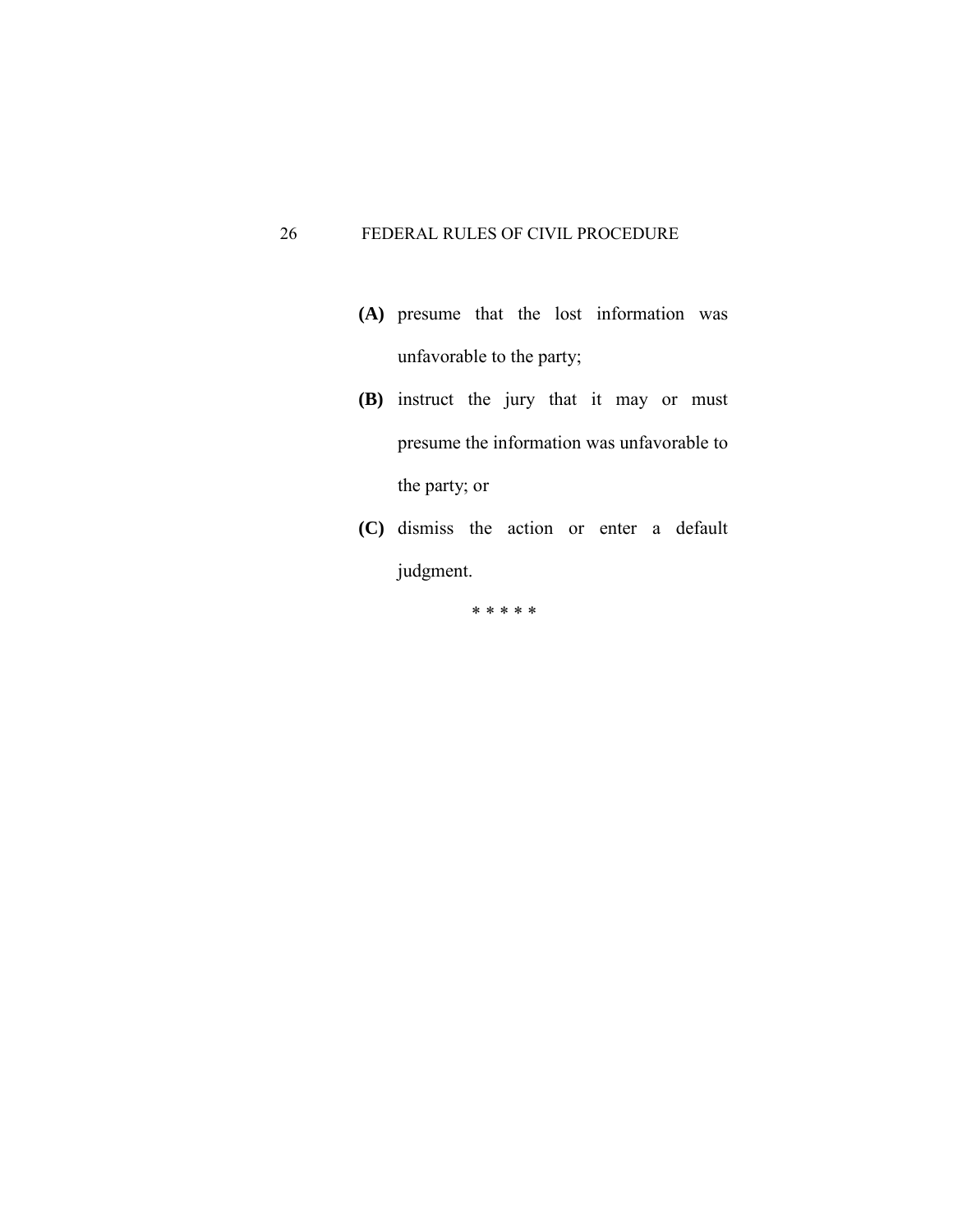# **Rule 55. Default; Default Judgment**

\* \* \* \* \*

# **(c) Setting Aside a Default or a Default Judgment.**

The court may set aside an entry of default for good cause, and it may set aside a final default judgment under Rule 60(b).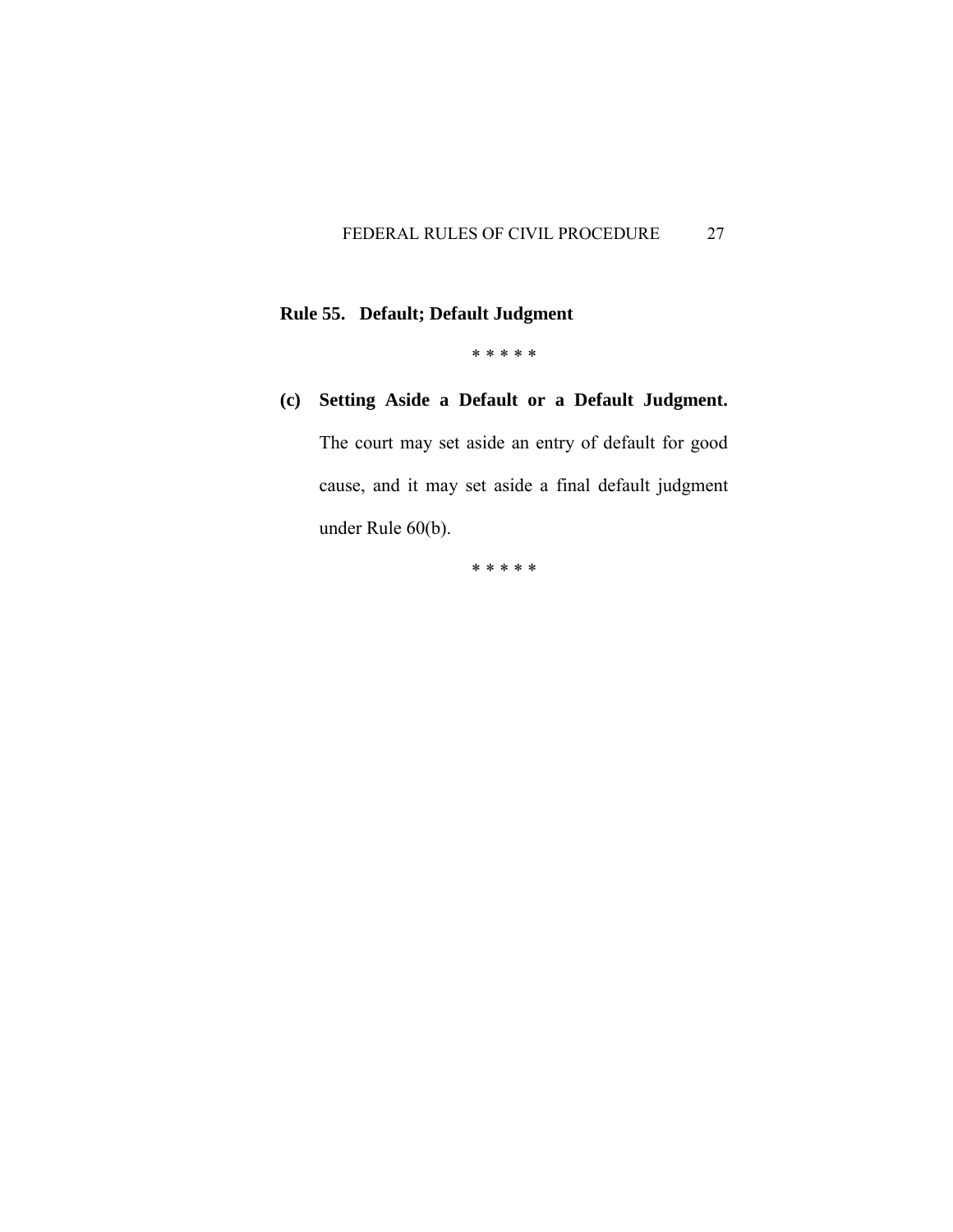**Rule 84. Forms** 

**[Abrogated (Apr. \_\_, 2015, eff. Dec. 1, 2015).]**